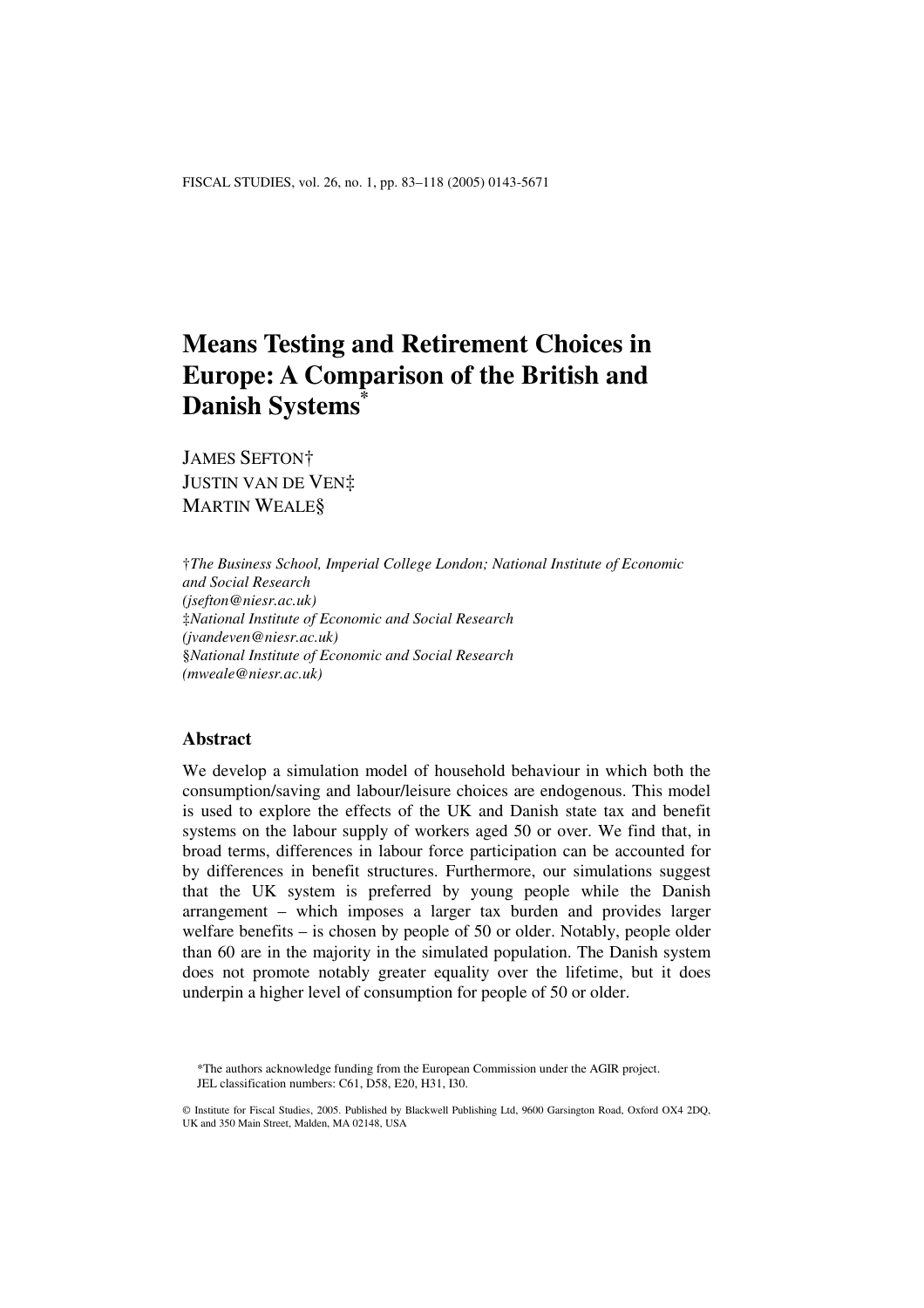# **I. Introduction**

The United Kingdom faces what is generally described as a 'pensions crisis'. The Interim Report of the Pensions Commission (2004) has drawn attention to the fact that because the population is ageing and life expectancy is increasing, the proportion of GDP devoted to providing pensions needs to rise by over 5 per cent of GDP if current commitments are to be maintained. This assumes, however, that payments to pensioners are held constant in real terms at today's levels and does not make any additional provision for pensions to increase in line with the likely increase in wages. There is a general consensus that saving is unlikely to rise enough to be able to provide this through funded pensions and it is therefore likely that there will be an additional pay-as-you-go component introduced.

One means of exploring the effects of greater reliance on pay-as-you-go pensions would be to see how the UK might look if it adopted the policy regime of one of its neighbours. Denmark is perhaps the most interesting standard for comparison because it manages to combine a seemingly generous social security system with a high level of labour force participation. The participation rate in the UK in the 55–59 age group is 67 per cent as compared with 80 per cent in Denmark.<sup>1</sup> In contrast, 39 per cent of 60- to 64-year-olds in the UK participate in the labour market as compared with 35 per cent in Denmark. Does the Danish scheme offer a practical solution to the UK pensions crisis or would its introduction lead to a further increase in early retirement in this country? How would people of different ages be affected?

There are a number of ways in which the different aspects of these questions can be assessed. Econometric methods can be used to fit reducedform models of labour supply / retirement decisions either to a panel of cross-country aggregated data or more satisfactorily (Stock and Wise, 1990; Gruber and Wise, 2004) to information on individuals in the age bracket of interest, explaining their decisions to work or retire in the light of their individual pension arrangements. Bingley, Gupta and Pedersen (2002) discuss retirement behaviour in Denmark in this framework; Blundell, Meghir and Smith (2002) present a study of the UK of similar type.

This approach has, however, the disadvantage that it is not possible to explain the observed model parameters in terms of the fundamental psychological parameters that define the utility function.<sup>2</sup> Thus, when such models are used to try to explain how individuals might react to a change in the policy environment, they are, in effect, subject to the Lucas critique

<sup>&</sup>lt;sup>1</sup>These figures are taken from OECD data.

<sup>&</sup>lt;sup>2</sup>Studies typically assume that welfare is derived from income rather than consumption – which is equivalent to the assumption that all income is consumed in the year in which it is earned – and they do not give explicit recognition to the utility derived from leisure.

<sup>©</sup> Institute for Fiscal Studies, 2005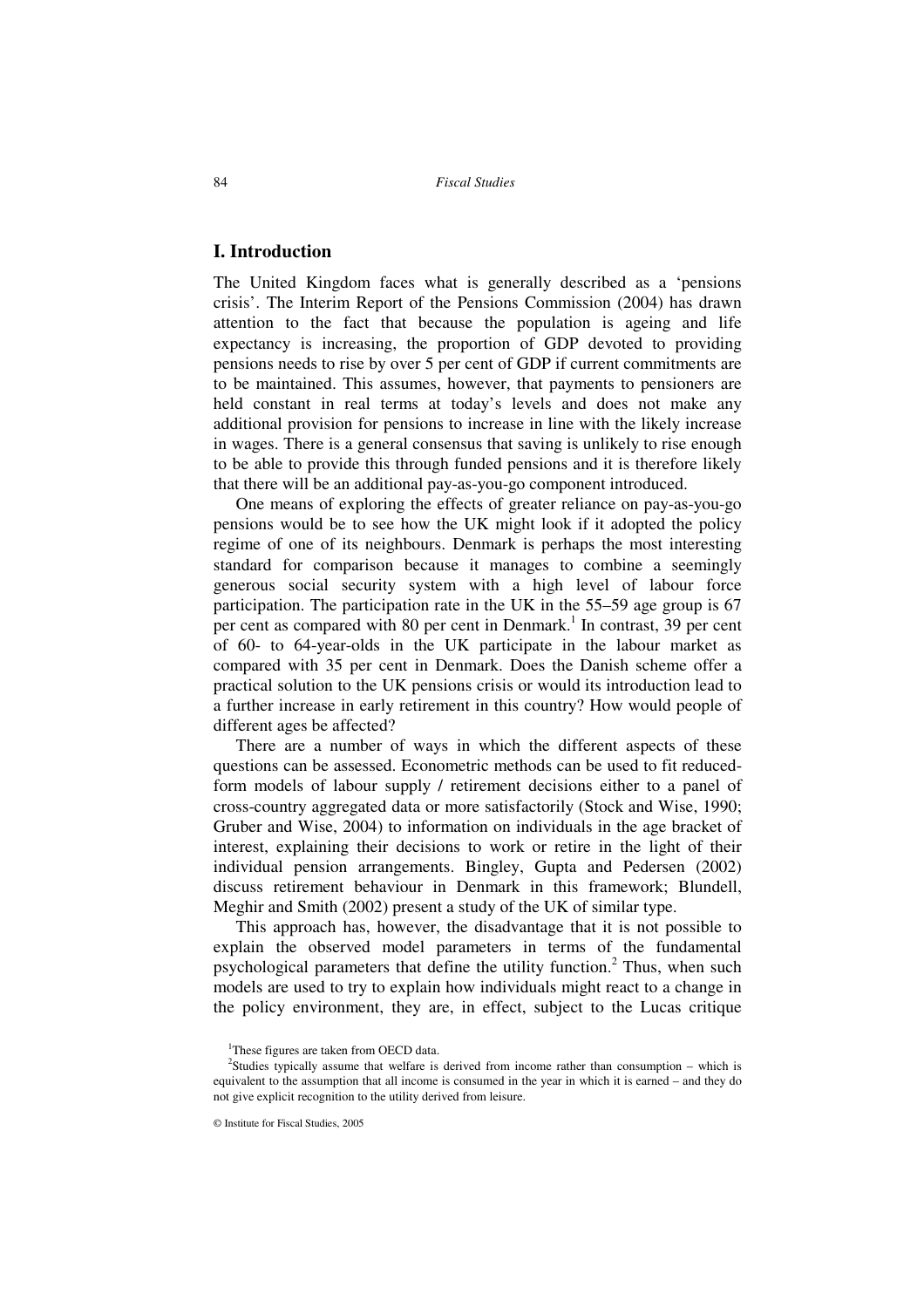(Rust, 1995). It is also difficult to use reduced-form models to explore information on saving choices, mainly because of data inadequacy. And in order to explore the welfare effects on people of different ages, some sort of utility function is needed.

The approach that we follow here is therefore to use a calibrated simulation model built round the premiss that, given a particular economic environment as represented by a tax/benefit regime, individuals make optimal<sup>3</sup> work/leisure choices and saving decisions. We then use this structural model to explore the impact on the UK of a shift to the Danish pension system. This approach has the advantage that its findings are grounded in economic theory, making the assumption that people understand their economic environment and react rationally to it. But it has the disadvantage that calibrated models, although widely used, do not fit the data as well as estimated models. Attempts to fit optimising models to panel or even cross-section data are in their infancy (Gourinchas and Parker, 2002); as with other similar work, our model parameters are chosen to have a reasonable fit rather than to satisfy any particular econometric criterion.

While we consider the incentive effects of the Danish system on the UK population, we do not consider the question of affordability. Pension schemes with large pay-as-you-go components may, as the proportion of old people in the population rises, impose increasing fiscal burdens on those currently of working age. The very important question of whether the Danish or, indeed, the existing UK system is 'affordable' can be addressed by means of generational accounts (Cardarelli, Sefton and Kotlikoff, 2000) but is outside the scope of this paper. We make our comparison on the basis of tax and benefit structures as actually observed.

The rest of this paper proceeds as follows. Section II describes the direct tax and benefit systems of the UK and Denmark with a particular emphasis on the transfer schemes that target the elderly. The simulation model used to analyse retirement behaviour is described in Section III, and the derived analysis is reported in Section IV. Section V discusses macroeconomic implications, with conclusions in Section VI.

 $3By$  optimal choices, we mean that individuals derive utility from consumption and leisure and make their work/leisure and consumption/saving decisions in the light of expected future net earnings if they decide to work and in the light of benefits if they decide not to work. The optimal choices are represented as the solutions to an intertemporal optimisation problem (Sefton, 2000).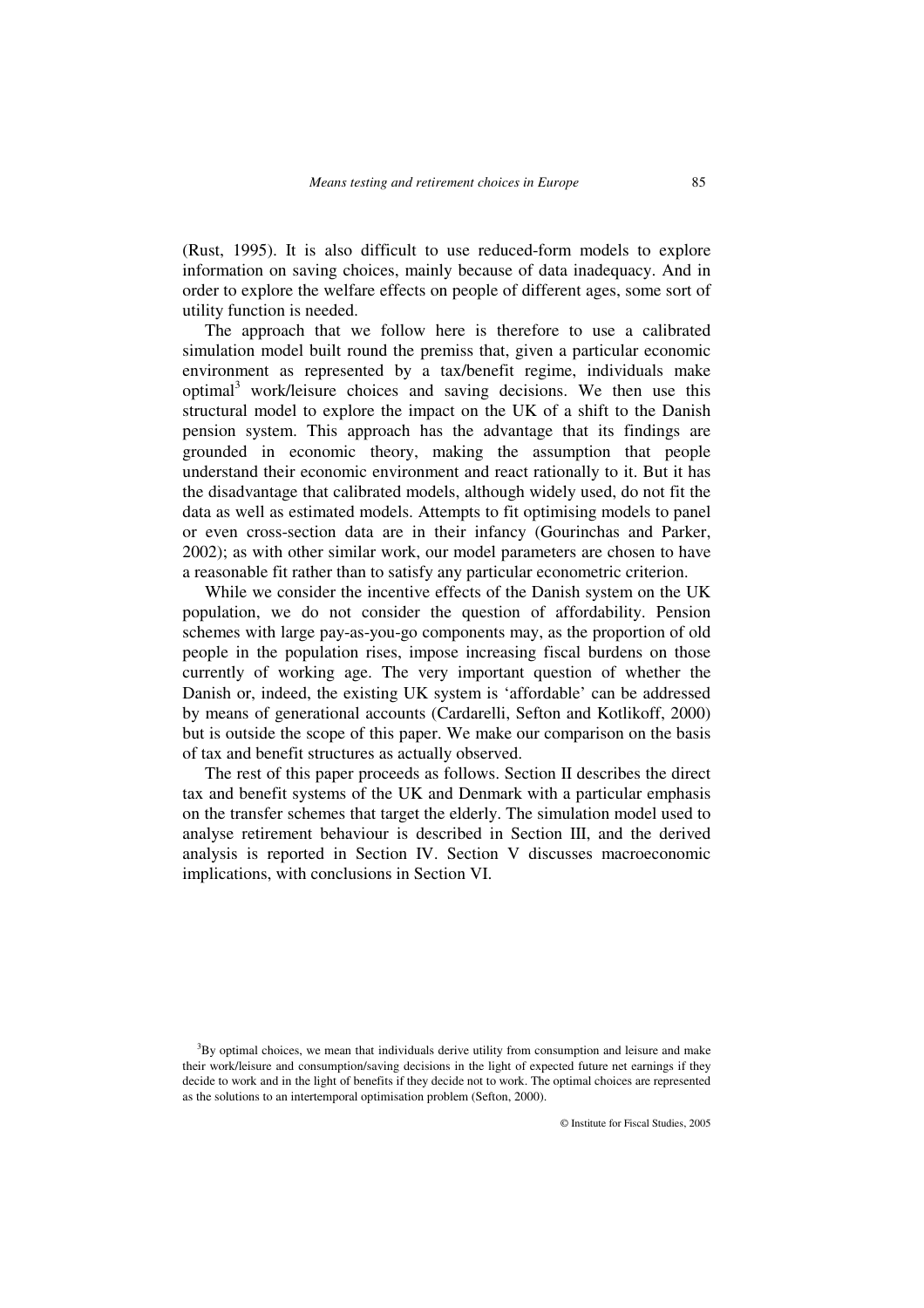# **II. Two models of social welfare**

## **1. An overview**

The current UK transfer system is structured to insure individuals against the risks of extreme hardship, as advocated by the Beveridge Report  $(1942)$ .<sup>4</sup> In broad terms, the system is comprised of a welfare safety net, which is withdrawn as a household is better placed to provide for its own needs. The Beveridgean welfare system that has been adopted in the UK is commonly described as 'liberal' because of the emphasis that it places upon independence of the individual from government intervention.<sup>5</sup>

The social democratic welfare system adopted in Denmark is similar to the liberal system of the UK, in that welfare benefits are withdrawn in response to the resources that are commanded by a household. In contrast to the UK transfer system, however, the Danish system provides very generous benefits that are designed to facilitate social equity and cohesion. The keystone of the social democratic model is the political objective of full employment, an objective that Denmark – from a European perspective – has successfully pursued for the last 50 years.

In the UK, the Department for Work and Pensions (DWP) reports the tax and benefit profiles for a range of household demographic types that are applicable during the working lifetime. However, these profiles are not considered here for three principal reasons. First, we have not been able to identify similar schedules for Denmark. Second, we are concerned with the practical impact of the respective tax and benefit systems rather than the impact implied by official rules and regulations. The practical impact is commonly observed to be different from the statutory impact due to imperfect take-up rates, miscalculation and misrepresentation. Third, we are principally concerned with the implications of retirement policy, rather than of transfer policy during the working lifetime, and consequently model retirement policy separately. Instead of using profiles such as those supplied by the DWP, we have therefore estimated tax/benefit functions for both countries. We did this by considering the tax/benefit systems in five parts:

## 1. the application of tax and benefit policy to employed individuals;

<sup>5</sup>Esping-Anderson (1990) distinguishes between the liberal systems that are commonly found in Anglo-Saxon countries and the social democratic regimes that are typical of Scandinavian countries.

<sup>&</sup>lt;sup>4</sup>The Beveridge Report recommended that the British people should be guaranteed a minimum standard of living in times of sickness, unemployment and retirement, in return for a weekly contribution during employment. The value judgements made in the Beveridge Report can, however, be traced to 1536, when English parishes were first authorised to collect money to support the 'impotent poor'. This embryonic welfare state provided a means of sustenance to the elderly, infirm, blind and insane. See Fraser (1972) on the evolution of the welfare state in Britain up to 1945. On the contemporary development of the British welfare state, see Department of Social Security (2000).

<sup>©</sup> Institute for Fiscal Studies, 2005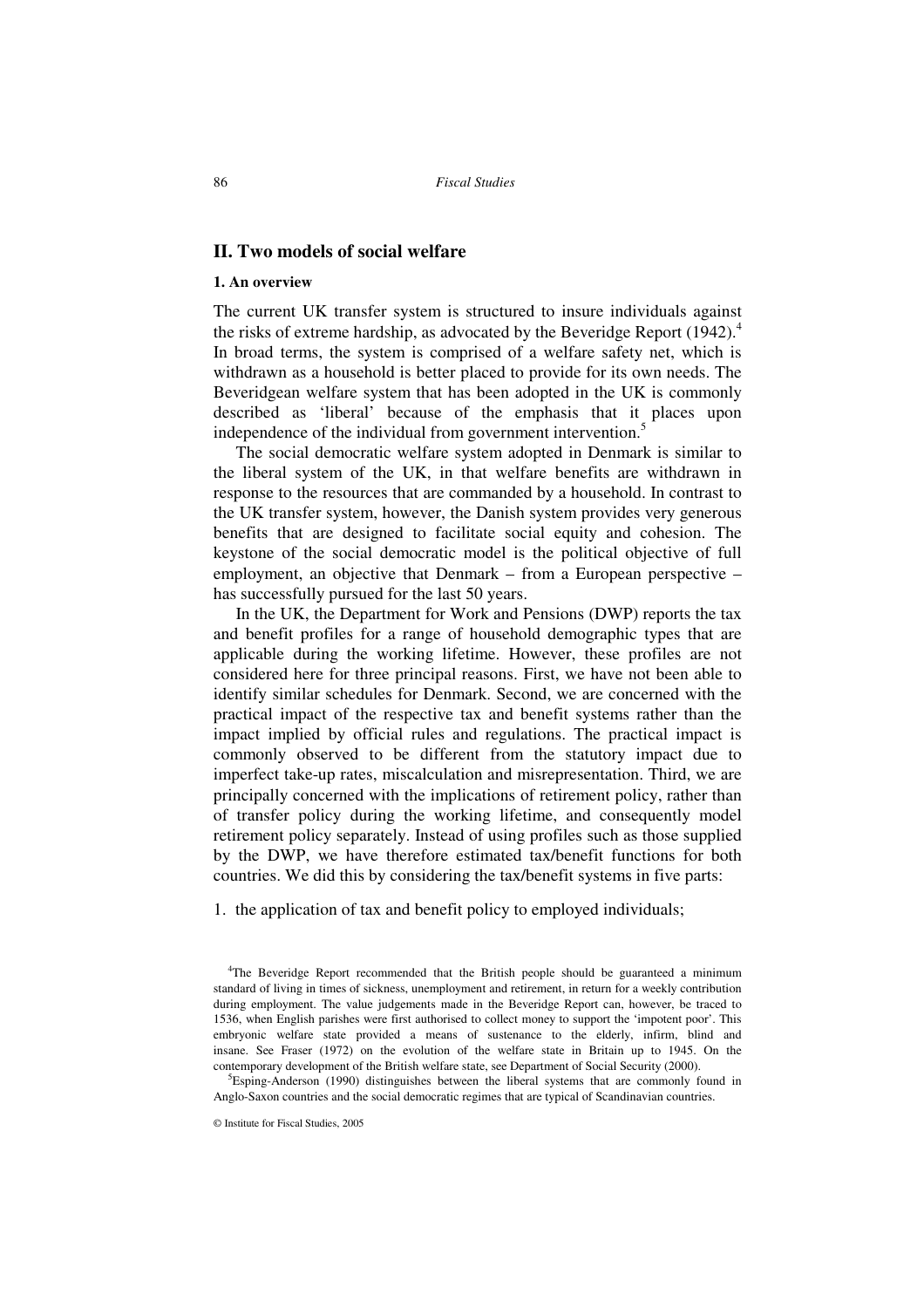- 2. the application of tax and benefit policy to individuals not employed between ages 20 and 50;
- 3. the application of tax and benefit policy to individuals not employed between ages 51 and 64;
- 4. the application of tax policy to individuals not employed over age 64;
- 5. an explicit consideration of state-provided pension policies.

As this list indicates, particular care has been taken to simulate the influence of pension policies, which reflects our focus on retirement behaviour. Summary tax and benefits functions were used to simulate the first four of the parts listed above. These functions are described in the following subsection. A detailed description of the pension systems that are considered by the analysis is provided in the two subsections that follow.

## **2. Country-specific tax and benefits functions**

The functions that were used to simulate tax and benefit policy are specified at the household level and were selected to reflect the most pertinent aspects of the respective transfer systems. Each of the functions describes post-taxand-benefits income of household  $i$ ,  $Y_i$ , by a linear function of pre-tax-andnon-retirement-benefits income,  $X_i$ , where both the intercept and the marginal tax rate are specified with regard to the numbers of adults, *NAi*, and children, *NCi*, in the household. Specifically,

(1a)  $Y_i = \alpha_{00} + \alpha_{01} N A_i + \alpha_{02} N C_i + \alpha_{03} (N A_i + N C_i)^2 + (\alpha_{10} + \alpha_{11} N A_i) X_i$ 

(1b) 
$$
Y_i = \beta_{00} + \beta_{01} N A_i + \beta_{02} N C_i + \beta_{10} X_i
$$

(1c) 
$$
Y_i = \gamma_{00} + \gamma_{01} N A_i + \gamma_{02} D_i^{63} + \gamma_{03} D_i^{64} + (\gamma_{10} + \gamma_{11} D_i^{64}) X_i
$$

$$
(1d) \t Y_i = \theta_{00} + \theta_{10} X_i
$$

where equation (1a) applies to employed households, equation (1b) applies to not employed households between ages 20 and 50, equation (1c) applies to not employed households between ages 51 and 64, and equation (1d) applies to not employed households 65 years of age and over.  $D_i^z$  is a dummy variable that equals 1 for households of age *z* and 0 otherwise. A household's age is defined by the age of the reference person (usually the household head), and labour status is defined with regard to all household members. Weighted least squares estimates were obtained for the tax and benefit functions using data derived from the European Community Household Panel (ECHP) for 2000–01, and these are displayed in Table 1,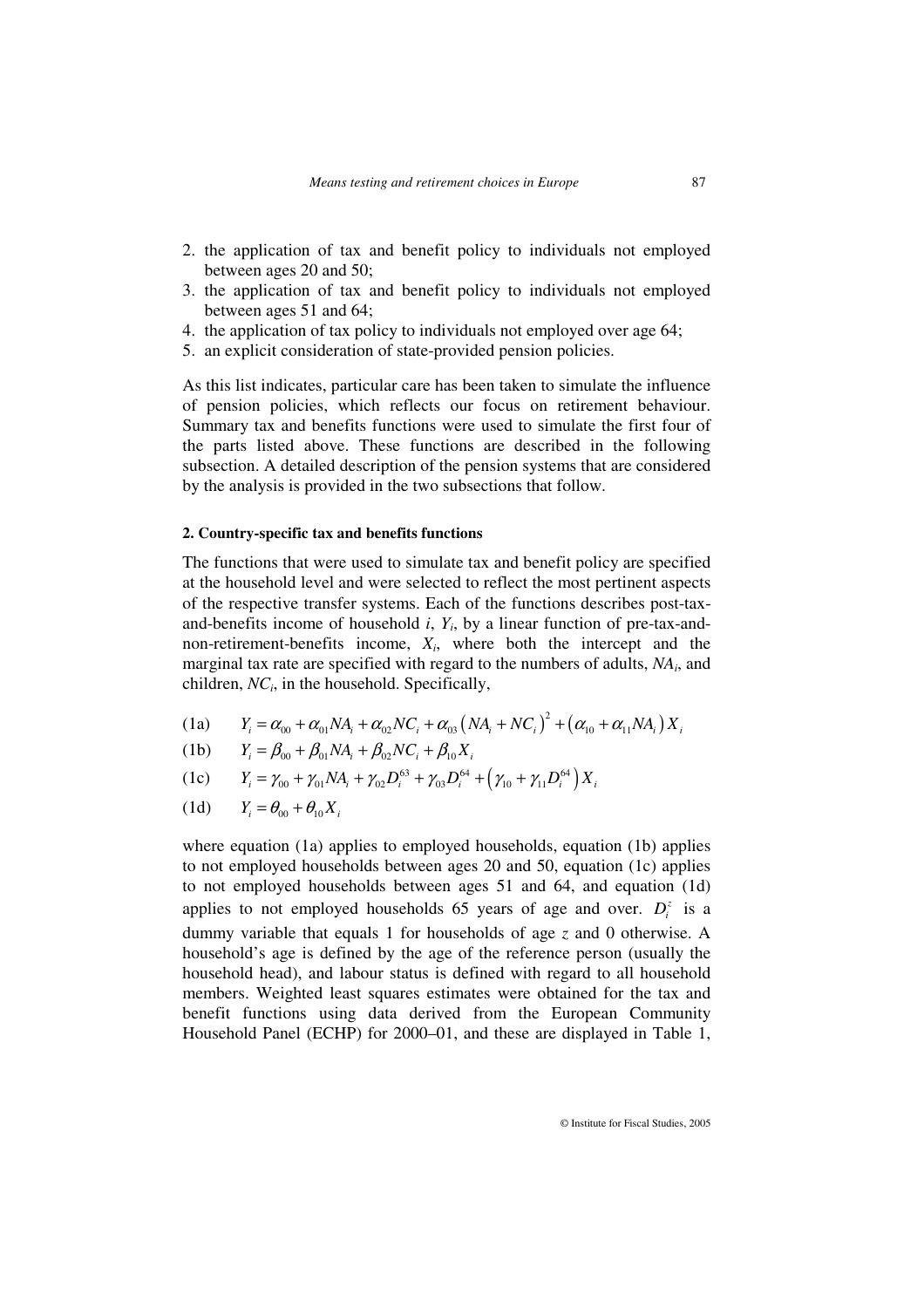## 88 *Fiscal Studies*

## TABLE 1

*Post-tax-and-benefit income as a function of household age, employment status, demographics and income before taxes and non-retirement benefits in Denmark and the UK* 

|                                   | <b>UK</b>   |                | Denmark     |                |  |  |
|-----------------------------------|-------------|----------------|-------------|----------------|--|--|
| Parameter                         | Coefficient | Standard error | Coefficient | Standard error |  |  |
| Employed                          |             |                |             |                |  |  |
| $\mathbf c$                       | 367.64*     | 577.11         | 245.78*     | 512.35         |  |  |
| na                                | 5,599.37    | 346.59         | 5,210.22    | 522.65         |  |  |
| nc                                | 1,899.65    | 470.35         | 3,949.16    | 671.32         |  |  |
| $(na+nc)^2$                       | $-215.59$   | 69.19          | $-409.37$   | 105.81         |  |  |
| $\mathbf{x}$                      | 0.476       | 0.026          | 0.390       | 0.011          |  |  |
| naxx                              | $-0.032$    | 0.009          |             |                |  |  |
| $R^2$                             |             | 0.89           | 0.89        |                |  |  |
| Standard error                    | 5,041.09    |                | 3,478.20    |                |  |  |
| Not employed,<br>aged 20-50       |             |                |             |                |  |  |
| $\mathbf c$                       | 4,193.88    | 846.45         | 763.75*     | 1,281.69       |  |  |
| na                                | 1,689.73    | 584.74         | 6,723.97    | 984.85         |  |  |
| nc                                | 1,242.95    | 217.28         | 3,893.26    | 713.87         |  |  |
| X                                 | 0.345       | 0.015          | 0.122       | 0.030          |  |  |
| $R^2$                             |             | 0.70           |             | 0.65           |  |  |
| Standard error                    |             | 5,957.37       |             | 6,584.99       |  |  |
| Not employed,<br>aged 51-64       |             |                |             |                |  |  |
| $\mathbf c$                       | 1,225.49*   | 1,266.65       | 5,489.79    | 1,484.04       |  |  |
| na                                | 4,450.48    | 853.92         | 4,357.39    | 924.86         |  |  |
| d63                               | 4,719.98    | 1,878.65       |             |                |  |  |
| d64                               | 4,203.96    | 1,230.44       |             |                |  |  |
| X                                 | 0.540       | 0.139          | 0.198       | 0.042          |  |  |
| d64xx                             |             |                | 0.527       | 0.251          |  |  |
| $R^2$                             |             | 0.63           | 0.49        |                |  |  |
| Standard error                    | 6,841.86    |                | 4,092.29    |                |  |  |
| Not employed,<br>aged 65 and over |             |                |             |                |  |  |
| $\mathbf c$                       | 2,080.76    | 651.92         | 1,950.61    | 976.64         |  |  |
| X                                 | 0.774       | 0.059          | 0.779       | 0.087          |  |  |
| $R^2$                             | 0.85        |                | 0.88        |                |  |  |
| Standard error                    | 3,035.54    |                | 3,165.67    |                |  |  |

\*Denotes insignificant estimate at 95 per cent significance level.

*Variable definitions:* Dependent variable = household income net of tax and benefits; c = constant; na = number of adults in household;  $nc = number of children in household; x = income in pounds from$ labour, capital and retirement benefits; dyy = dummy equal to 1 at age yy.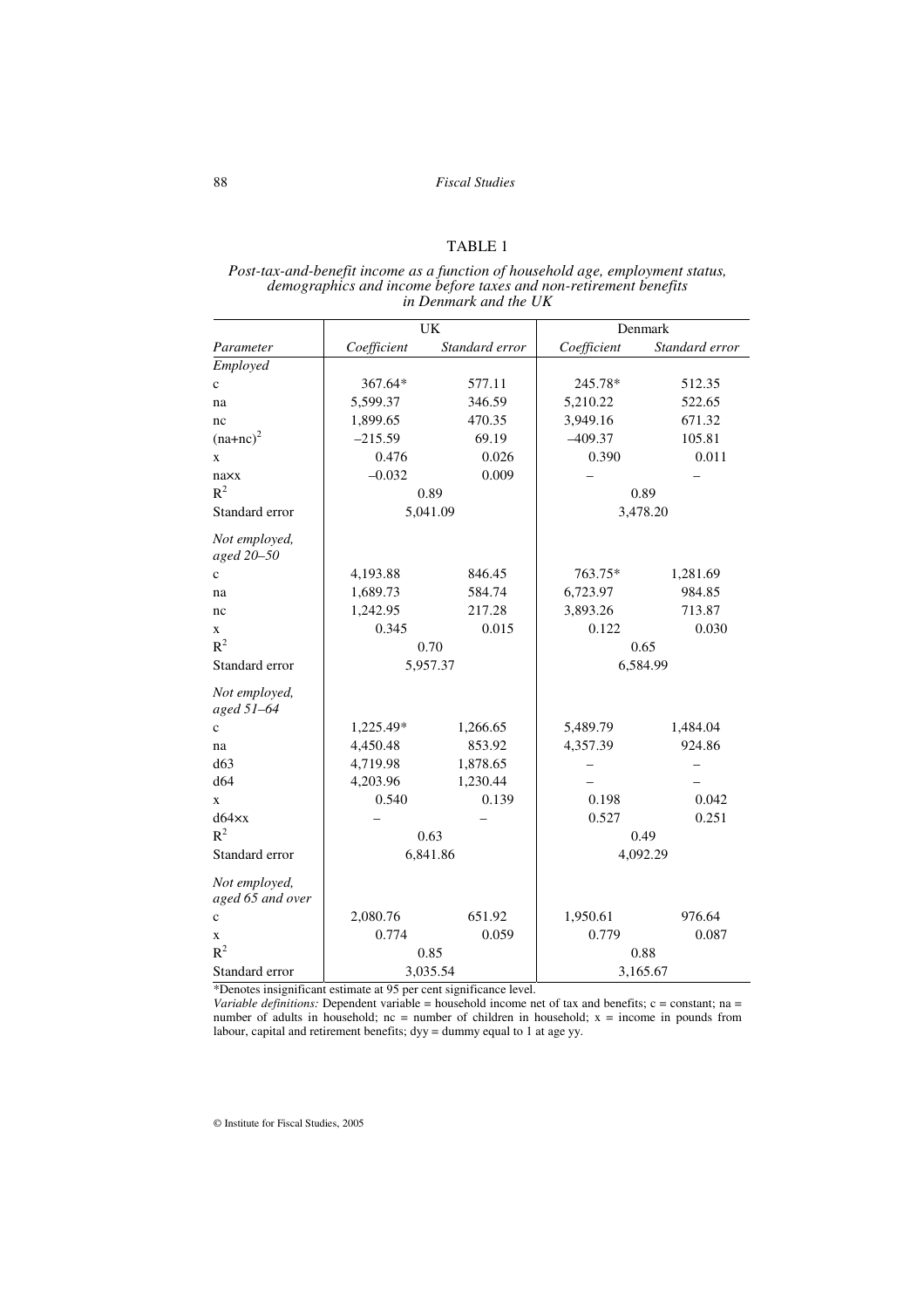with the weights used being those relating to the respondents in the survey.<sup>6</sup> All currency values reported in the table are specified in pounds. Danish figures are converted to pounds using the Purchasing Power Standard (PPS)  $(E1 = DKK12.55)$ .

The coefficient estimates reported in Table 1 reflect the general properties of the respective transfer systems. In the case of Denmark, the estimates obtained for the working lifetime (under age 65) suggest that relatively high benefits (described by the coefficients that are unrelated to pre-tax income – particularly for the not employed) are offset by high effective tax rates on income. The UK transfer system, by contrast, is characterised by relatively low benefits for households that are not employed during the working lifetime, and withdrawal rates that are lower than those for the Danish system. In the case of single-adult households not employed and between ages 20 and 49, for example, the estimated coefficients suggest that the Danish (UK) transfer system provides benefits of £7,875 (£5,882), subject to a marginal tax rate on private income of 88 (66) per cent. Furthermore, the estimated marginal tax rates imposed on employed households are lower for the UK transfer system consistent with the liberal model. The estimates obtained for the impact of taxes during retirement (ages 65 and over) also reflect the fact that pensions are taxed in both countries.

## **3. The Danish pension system7**

This subsection describes the simulated Danish pension system, which is based upon the specification that was applicable during 2003–04. The system is comprised of three tiers: the state-administered public pension (*Folkepension*), the Labour Market Supplementary Pension Scheme (*Arbejdsmarkedets tillægspension*), and occupational and personal pension schemes. The simulations treat all pensions as non-property income for the purposes of taxation. Krone are converted to sterling again using the PPS exchange rate of £1=DKK12.55.

### *(a) Public pension*

The public pension is a universal benefit based upon citizenship and residency requirements, and is paid from age  $65$ .<sup>8</sup> It is financed from general taxation revenues via a pay-as-you-go (PAYGO) framework, and benefits

<sup>6</sup> See Appendix A for details regarding the ECHP.

<sup>&</sup>lt;sup>7</sup>Much of the material presented here is based upon Abrahamson and Wehner (2003).

<sup>&</sup>lt;sup>8</sup>To be eligible, an individual must have been in residence in Denmark for at least three years, and for non-nationals 10 years including the five years immediately prior to receiving the pension. The simulations assume that all citizenship and residency requirements are always satisfied.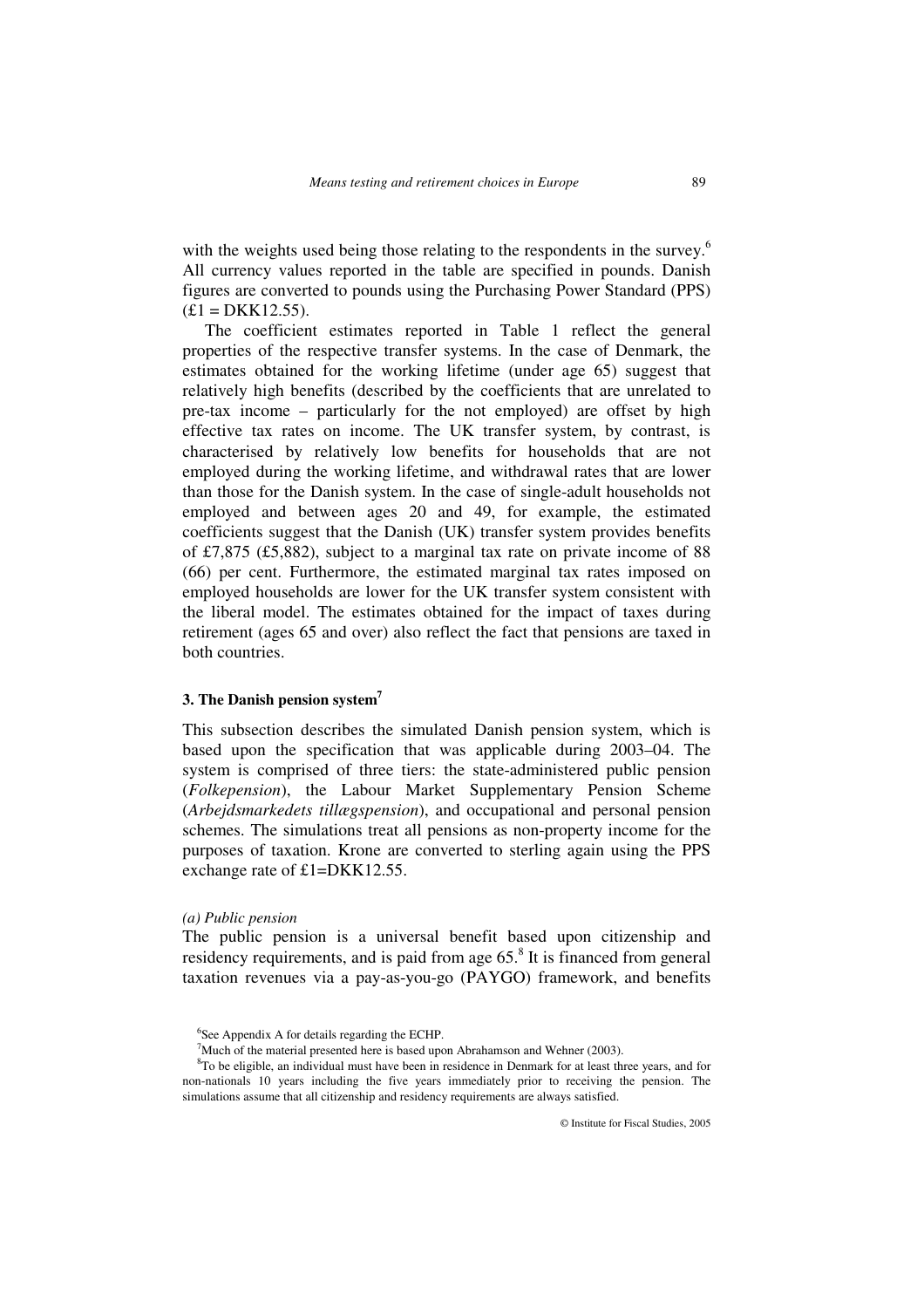are defined with regard to the individual. The public pension is comprised of two rates:

- The basic rate, or *grundbeløb*, was equal to DKK54,204 (£4,319) in 2003. This is subject to a taper rate of 30 per cent on wages earned by the pensioner in excess of the basic-rate threshold, equal to DKK230,300 (£18,351) for a single person and DKK159,000 (£12,669) for a couple.
- The pension supplement, or *pensionstillæg*, was equal to DKK54,564 (£4,348) for a single pensioner and reduced by 30 per cent of any income earned in excess of DKK102,000 (£8,127) in 2003. For singleearner couples, the pension supplement was worth DKK25,464 (£2,029) and reduced by 30 per cent for any income received in excess of DKK102,000 (£8,127). For dual-income couples, the pension supplement was worth DKK25,464 (£2,029) and subject to a 15 per cent taper on any income earned in excess of DKK102,000 (£8,127). If a spouse does not receive a pension, then 50 per cent of his or her income is not taken into consideration when calculating the pension supplement.

## *(b) Labour Market Supplementary Pension Scheme (ATP)*

The ATP is a state-administered defined contribution pension scheme that is partly funded and partly PAYGO. Membership of the ATP is compulsory for all employees aged between 16 and 66 working nine hours or more per week.<sup>9</sup> ATP contributions do not depend on income, but vary with the extent of the member's association with the labour market. The normal ATP contribution (the 'A' contribution) was DKK2,684 (£214) per year in 2003 and is paid by most wage earners and by contribution-paying recipients of social benefits.<sup>10</sup> ATP contributions are credited to a notional account, which pays a lifetime annuity from age 65. The annuity paid is equal to DKK100 (£8) for every DKK396 (£31.50) credited to an individual's notional account, an annuity rate of just over 25 per cent. Furthermore, the benefit can be deferred for a period of up to three years, in return for which the annuity will increase by 0.6 per cent for each month of deferral.<sup>11</sup> This scheme is supplemented by the *Saerlige Pensionsopsparing* (SP), which is a defined contribution pension that was introduced in 1999. Membership of SP is mandatory, and it requires all employed individuals to pay a

<sup>&</sup>lt;sup>9</sup>It is also compulsory for people who receive daily allowances in case of sickness, birth, adoption or unemployment. Civil servants are administered under an alternative system. The simulations presented here do not take into consideration ATP contributions during periods when an individual chooses not to

be employed.<br><sup>10</sup>The simulations assume that all individuals who are employed accrue DKK2,684 of ATP contributions during a given year.<br><sup>11</sup>Deferrals are not taken into consideration by the simulation model.

<sup>©</sup> Institute for Fiscal Studies, 2005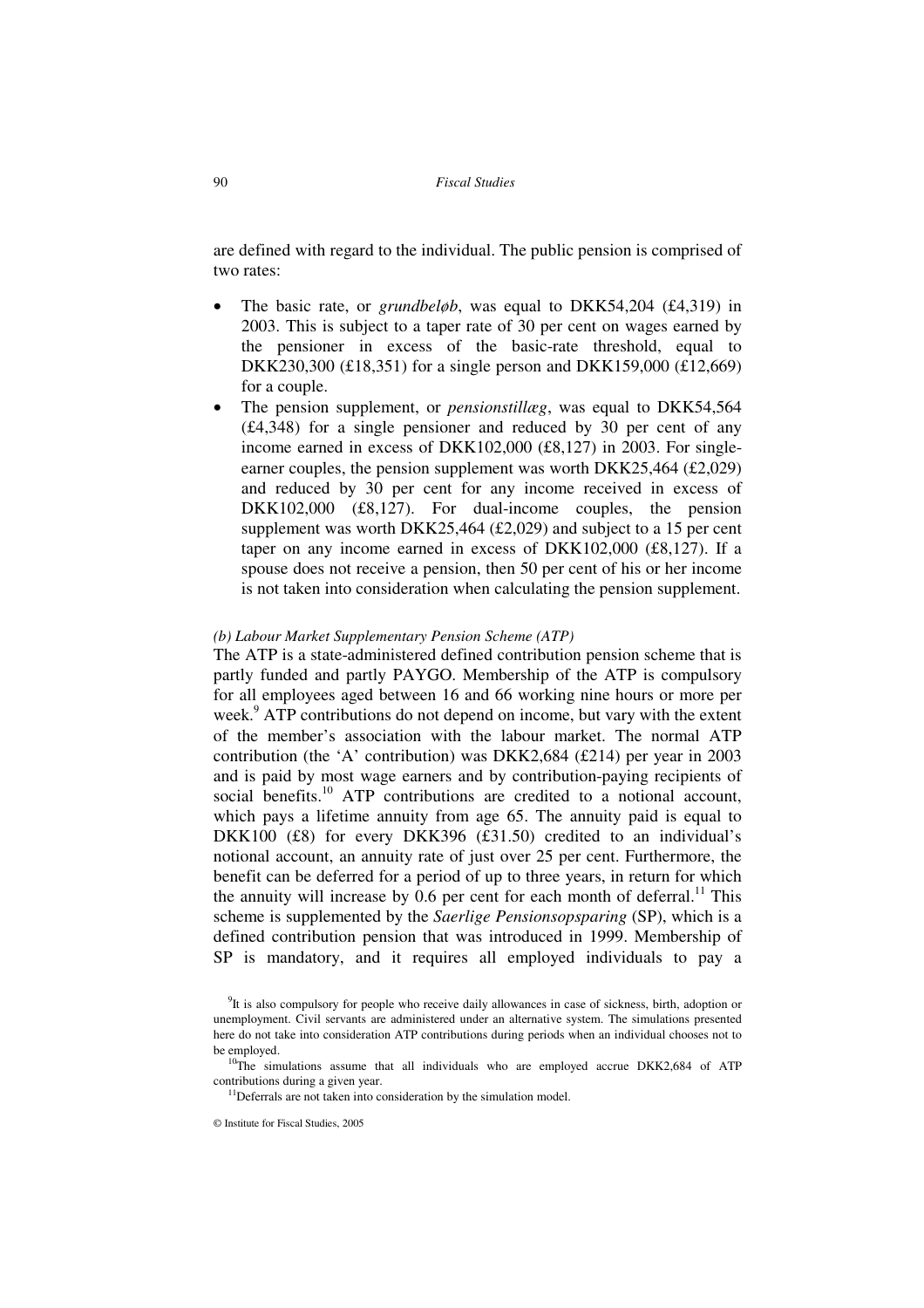contribution of 1 per cent of gross income, which entitles them to a 10-year annuity at age  $65$ .<sup>12</sup>

## *(c) Occupational and personal pensions*

Occupational pensions in Denmark are defined by individual agreements between social partners. Membership is linked to employment and is compulsory. As such, occupational pensions are essentially designed as a form of collective insurance. Working members pay contributions as a percentage of their salary (between 8 and 16 per cent), and generally receive a fully funded defined contribution benefit upon retirement. Individuals can also elect to create their own pension funds, referred to as personal pensions, which are subject to similar rules and tax conditions to occupational pensions. Private and occupational pensions are simulated as a form of discretionary saving.<sup>13</sup>

The Danish welfare system also includes an early retirement programme (*Efterlön*) for individuals between the ages of 60 and 64 who have no parttime job or social pension, and who are eligible for unemployment benefits.14 The Danish early retirement programme is modelled as part of the tax and benefits function defined in subsection II.2 for 50- to 64-year-olds who are not employed.

The Danish welfare system can be helpfully summarised by observing that a single person with no other income receives a state pension of at least £8,667 per annum, and a couple with no other income receives £12,796 per annum.

## **4. The UK pension system15**

The simulated UK pension system is based upon the system applicable during 2003–04 and is comprised of three tiers. The first tier consists of the basic state pension (BSP), the second tier of all government-run contributory pension benefits (the State Earnings-Related Pension Scheme (SERPS) and the state second pension (S2P)) and the third tier of all private pension schemes. Furthermore, incapacity benefit is a vehicle commonly used to fund early retirement.

 $12$ The simulation model applies the same annuity to SP as to ATP, which extends to the full lifetime.

<sup>&</sup>lt;sup>13</sup>Bingley and Lanot (2004) report econometric estimates which suggest that Danish occupational pensions have a small effect on retirement behaviour, relative to the state pension system (although the effect reported for women is statistically significant). 14In principle, an individual must also be a member of an *a-kassa* (a private insurance fund) for at

least 25 of the preceding 30 years, although there are some exceptions. 15See Department for Work and Pensions (2003).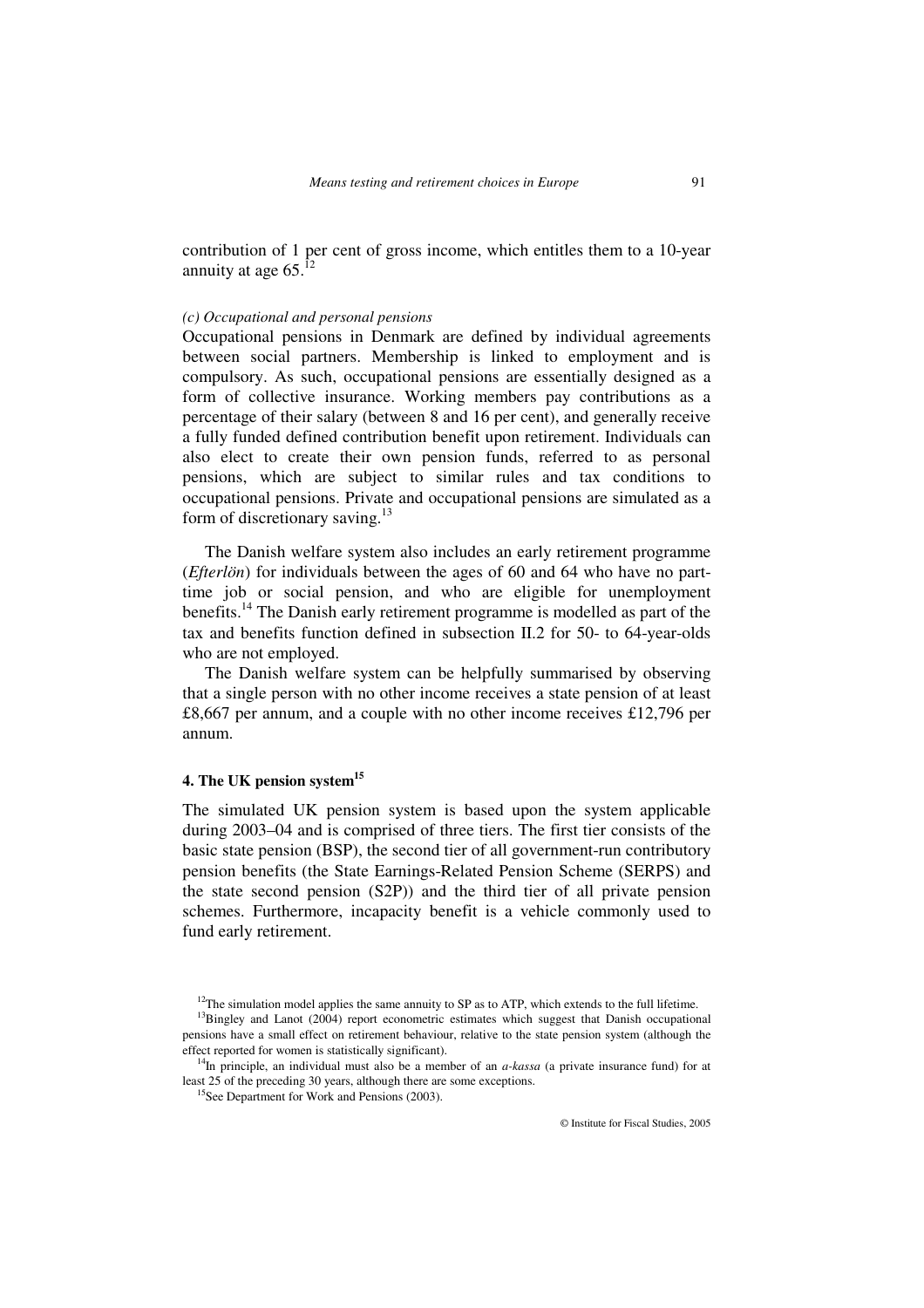#### *(a) Incapacity benefit*

With regard to its use as a vehicle to fund early retirement, incapacity benefit is payable to individuals who have paid National Insurance contributions (NICs) and have been incapable of work because of sickness or disability for at least four days in a row. Existing legal judgements have assigned a broad interpretation to what defines an individual as 'incapable of work'. The benefit pays £54.40 per week for the first year and £72.15 per week for each succeeding year (in 2003). Early retirement typically occurs in the UK from age  $50<sup>16</sup>$  and the benefits for not working during this period are consequently modelled separately by the tax functions reported in subsection II.2. Note, however, that two parameters of the UK tax function for not employed households between 50 and 64 years of age were adjusted as part of the model calibrations: the estimates displayed in Table 1 for d63 and d64 were both reduced by twice the associated standard deviations to take into consideration the practical difficulties associated with obtaining incapacity benefit.

## *(b) Basic state pension*

The full BSP, equal to £77.45 per week for a single person and £123.80 for a couple (in 2003), is paid to individuals who have been credited with qualifying years for approximately 90 per cent of their working lives (between age 16 and state pensionable age (SPA) – 60 for women and 65 for men). A qualifying year is defined as one in which an individual has earned an annual income that exceeds the lower earnings limit, equal to £4,004 in 2003, and also includes years of unemployment or incapacitation. This implies that most households qualify for the full BSP. For simplicity, the BSP is consequently modelled as a universal benefit. BSP is funded by PAYGO contributions of current employees. Specifically, annual income earned between £4,628 (the employees' earnings threshold (EET), as at 2003) and £30,940 (the upper earnings limit (UEL), as at 2003) is subject to NICs of 8.95 per cent to fund the BSP.<sup>17</sup>

#### *(c) State second pension*

The benefit payable under the second tier of the UK pension system is entirely related to an individual's average earnings over their working lifetime. Membership of the second-tier state pension is compulsory for all employees (but not the self-employed), unless the employee has contracted out into a private pension scheme. Upon reaching SPA, the wages earned by

<sup>&</sup>lt;sup>16</sup>See, for example, Blundell, Meghir and Smith (2002) for empirical evidence.

<sup>&</sup>lt;sup>17</sup>The total NIC charged is 11 per cent, 2.05 percentage points of which is used to fund the National Health Service (NHS). Employers are also required to pay NICs above the EET, at a rate of 12.8 per cent (10.9 percentage points of which is used to fund the BSP).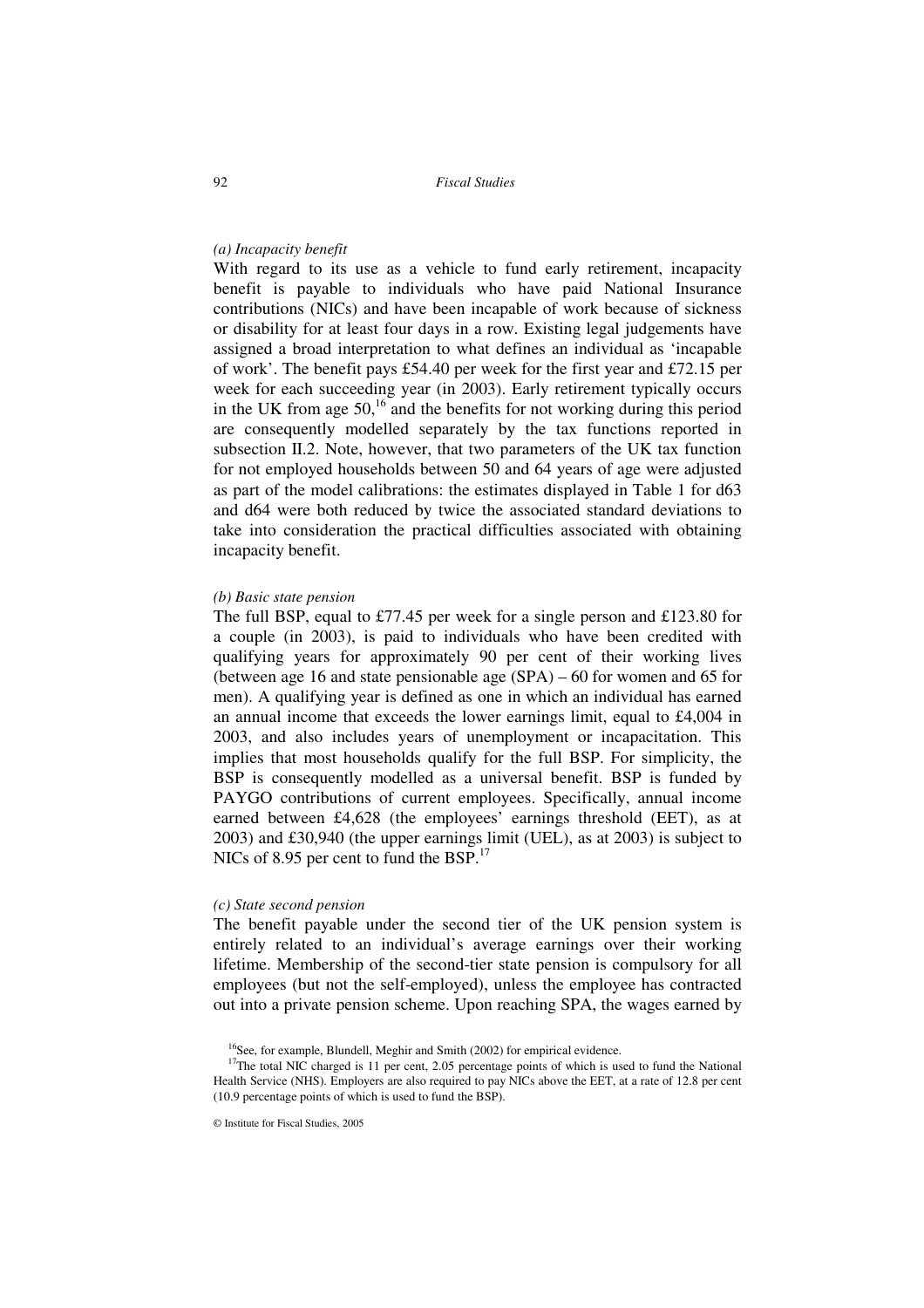an individual during each year of their working life are rescaled by average wage growth, and the average determined. The average wages earned between £4,004 and £11,200 (in 2003) are multiplied by 0.46, wages between £11,201 and £25,600 are multiplied by 0.115 and wages between £25,601 and £30,940 are multiplied by 0.23. The aggregate of these values determines the individual's annual S2P benefit.<sup>18</sup> Individuals with incomes below the lower earnings threshold (£11,200 per year in 2003) earn S2P entitlements as if their income were at the lower earnings threshold. The S2P is PAYGO, funded through contributions of current workers at a rate of 1.6 per cent on income earned between the EET and the UEL.<sup>19</sup>

#### *(d) Pension credit*

Underlying the BSP and the S2P is the pension credit (PC), which guarantees anyone aged 60 or over an income of at least £102.10 per week, or £155.80 per week for a couple (including the BSP). The PC applies a taper rate of 40 per cent on gross private income in excess of the full BSP. The PC is also subject to an assets test. The first £6,000 of assets are ignored, but thereafter an income is imputed to any savings above this threshold at a rate of 10 per cent a year. The pension credit is modelled as part of the tax function described in subsection II.2.

## *(e) Private and occupational pensions*

The third tier of the UK pension system is comprised of private pension schemes, of which there are two types: occupational pensions and personal pensions. Contributions into these schemes are made out of pre-tax income, so that contributions are effectively subsidised (at the basic tax rate) by the government. An occupational pension can usually be classified as either a 'defined benefit' scheme (where the benefits are earnings-related) or a 'defined contribution' scheme (where the benefits are related to the value of the accumulated contributions). Personal pensions are always run on a defined contribution basis. Occupational pensions play an important role in the UK pension system – forming one-half of the so-called public–private partnership, they account for approximately 50 per cent of total pension entitlements.<sup>20</sup> Private and occupational pensions are simulated as a form of discretionary saving.

The minimum incomes available in the UK pension system are calculated directly from the arrangements for the pension credit and amount to £5,309

<sup>&</sup>lt;sup>18</sup>For example, if an individual earned the equivalent of  $£40,000$  in one year, then they would be credited with £6,194.02 = 0.46×(11,200–4,004) + 0.115×(25,600–11,201) + 0.23×(30,940–25,601).<br><sup>19</sup>The 'contracting-out' rebate on NICs.

<sup>20</sup>See, for example, Blake and Orszag (1997, table 12).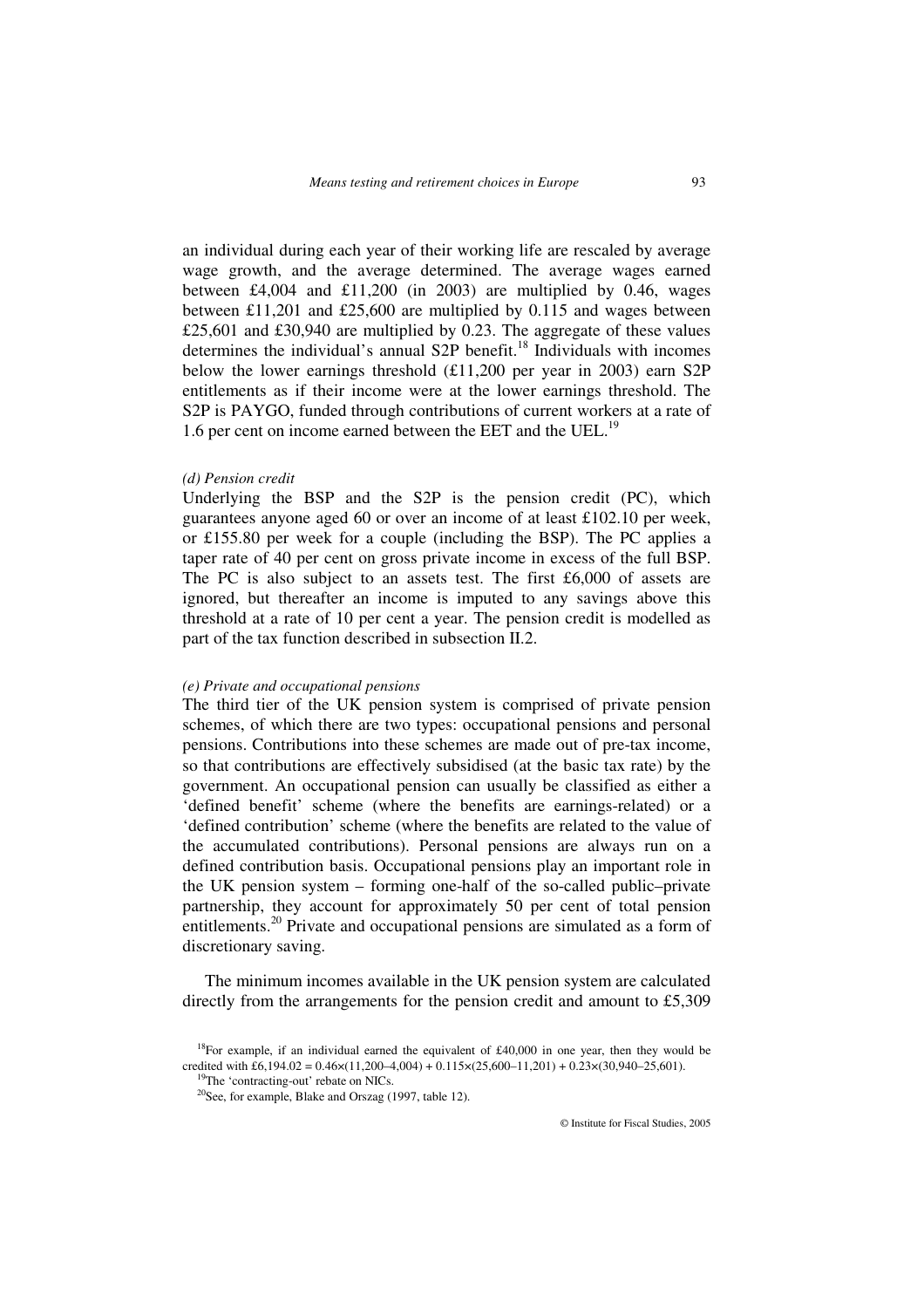for a single person and £8,102 for a pensioner couple per annum. When comparing these with the pensions available in Denmark, it has to be remembered that, on a Purchasing Power Parity basis, GDP per capita is about 5 per cent higher in Denmark than in the UK. But pensioners are about 60 per cent better off in Denmark than in the UK.

# **III. The simulation model**

A partial equilibrium dynamic microsimulation model is used to explore the influence of retirement policy on household saving and retirement decisions. A summary of the model is provided here – for full details, see Sefton and van de Ven (2004).

The decision unit in the model is the household. Each household is aged by annual increments, from 20 to 90 based upon the age of the household's reference person.<sup>21</sup> In every year, the household decides whether to work full-time or not at all (households are treated as having an aggregate labour supply), $^{22}$  and how much to consume given its economic situation, under the constraint that its net worth must remain positive. A broad definition is assumed for the economic situation of a household, which includes the household's age, its size, the wealth that it has managed to accumulate, the interest rate, the level of means-tested income support available and the wage that it can command for its labour. This (real) wage rate evolves stochastically reflecting the fact that earnings are subject to random processes.

The household is forced to retire when it reaches state pensionable age, if it has not already chosen to do so. In retirement, the household pays for its consumption out of its savings or out of income derived from pensions and investments.

Simulated households are described by seven characteristics:

- the number and age of household members;
- time of death:
- the wage rate of the household;
- the labour supply of the household;
- household consumption;
- household wealth;
- household (mandatory) defined benefit (DB) pension entitlement.

to focus attention upon the issue of retirement.

<sup>&</sup>lt;sup>21</sup>See Social Survey Division, Office for National Statistics (2001, volume 1) for the definition of a household reference person.<br><sup>22</sup>An alternative version of the model allows households to work part-time. This option is omitted here

<sup>©</sup> Institute for Fiscal Studies, 2005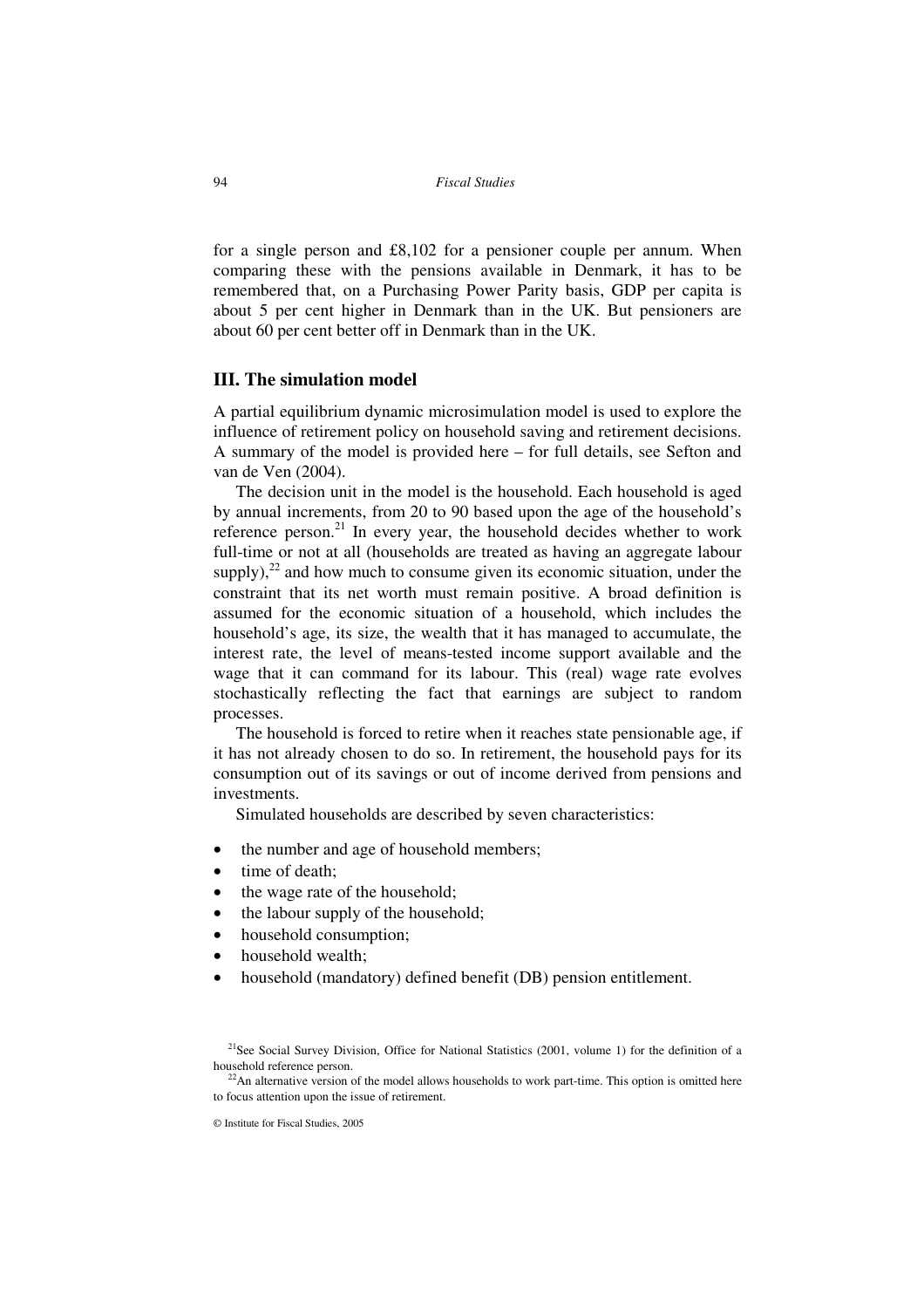*Demographic size and composition:* The size of each household varies with time to reflect the coupling of individuals, and the birth and ageing of children who eventually leave home. Household size is, however, modelled in a predetermined fashion, and consequently behavioural effects are not considered in this dimension. Size is measured using the McClements scale, which reflects economies of scale in household operation and gives lower weights to children than to adults. For models of endogenous fertility, see Nerlove, Razin and Sadka (1984) and Barro and Becker (1989).

*Household mortality:* Each household is selected to die, based upon an exogenously defined survival function. Importantly, households do not know a priori when they will die; they know only the probability of death at any age. This means that the model is able to capture the precautionary savings that households are likely to accrue to offset the effects of uncertain life expectancy. The model treats death probabilities as exogenous and does not include any interaction between death rates and wealth or past earnings.

*The wage rate:* We need to distinguish the wage a household can command, or its earning power, from its actual earned income; the latter depends also on the amount of labour it chooses to supply. The wage rate of a household is simulated as a stochastic mean-reversion process. However, experience has shown that, in such models, it is very difficult to simulate a choice of full-time work. A learning-by-doing effect implies that future earning power depends on past labour market experience. This makes fulltime working by young people more likely because working full-time not only generates more current income but also enhances future earnings prospects. As in the case of mortality, households are assumed to know the process by which the wage rate evolves, but are unable to predict future income perfectly due to its stochastic nature.

The parameters assumed for the number of adults, the number of children and the probability of death are displayed graphically in Appendix B as functions of the age of the household head. Details regarding the calibration of the wage rate are also reported in Appendix B. The parameters are exogenously imposed and are specified to reflect the UK as it is described by survey data for 2000. Demographic size is specified in terms of the average numbers of adults and children per household, as recorded for the UK in 2000. The mortality rates imposed are based upon World Health Organisation life tables for the UK in 2000. The wage rate is calibrated to capture distributional dynamics described by panel data for the UK up to 2000.

*Labour force status, consumption and wealth:* Household decisions regarding labour supply, consumption and saving are endogenous to the model, reflecting the outcome of optimising choices. As this is fundamental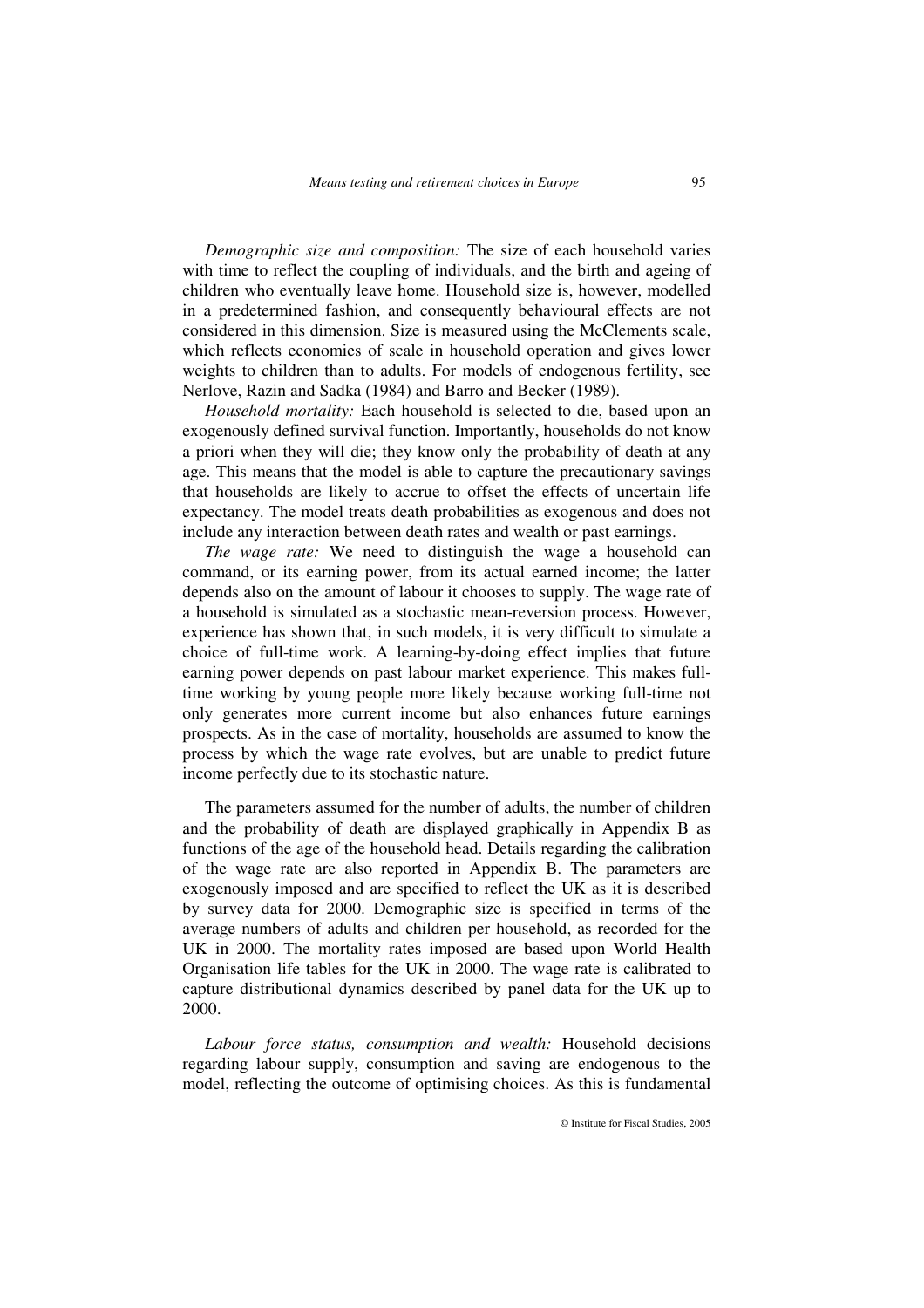to the simulation model, a detailed description of the methods involved is provided in the following subsection.

## **Labour force status, consumption and wealth**

Households choose their labour supply and consumption in every period. These choices are made as if they are maximising their expected utility subject to a lifetime budget constraint. Sefton (2000) presents an efficient means of solving this problem. The expected lifetime utility is described by the additively separable function

$$
(2) \qquad U = E\left(\sum_{i=t}^{70} u\left(\frac{c_i}{m_i}, l_i\right) \delta^{i-t} \phi_{i-t,t}\right)
$$

where  $c_i \in R^+$  is household consumption,  $m_i \in R^+$  is the household's adult equivalent size and  $l_i \in [0,1]$  is household leisure at time *t*. The parameter  $\delta$ is the discount factor (which is assumed to be time-independent), and  $\phi_{i-t}$ is the probability of surviving to age  $i-t$ , given survival to age  $t$ . From the state pensionable age,  $t_p = 65$ , the household is forced to retire – that is,  $l_t = 1$  for all  $t \ge t_p$ .

A constant elasticity of substitution (CES) utility function is assumed; it is defined by

(3) 
$$
u(C_t, l_t) = \frac{1}{(1 - 1/\gamma)} \Big( C_t^{1 - 1/\rho} + \alpha^{1/\rho} l_t^{1 - 1/\rho} \Big)^{\frac{1 - 1/\gamma}{1 - 1/\rho}}
$$

where  $\gamma$  is the intertemporal elasticity of substitution and  $\rho$  is the elasticity of substitution between  $C_i = c_i/m_i$  and  $l_i$ . The higher the value of  $\rho$ , the higher the proportional change between consumption and leisure for a given proportional change in prices. Similarly, the larger the value of *γ*, the higher the proportional substitution between consumption today and consumption tomorrow for a given change in interest rates. Wealth in any period,  $W_{it}$ , is constrained to be non-negative and is given by

(4) 
$$
W_{it+1} = W_{it} - c_{it} + y_t^{DI} (W_{it}, y_{it}, m_{it})
$$

where  $y_t^{DI}(W_{ii}, y_{ii}, m_{ii})$  is the disposable post-tax-and-benefit income obtained by a household of age  $t$  given wealth  $W_{it}$ , pre-tax-and-nonretirement-benefit income  $y_{it}$  and adult equivalent size  $m_{it}$ . Since there is a positive probability of death at any age, this constraint is justified by the

© Institute for Fiscal Studies, 2005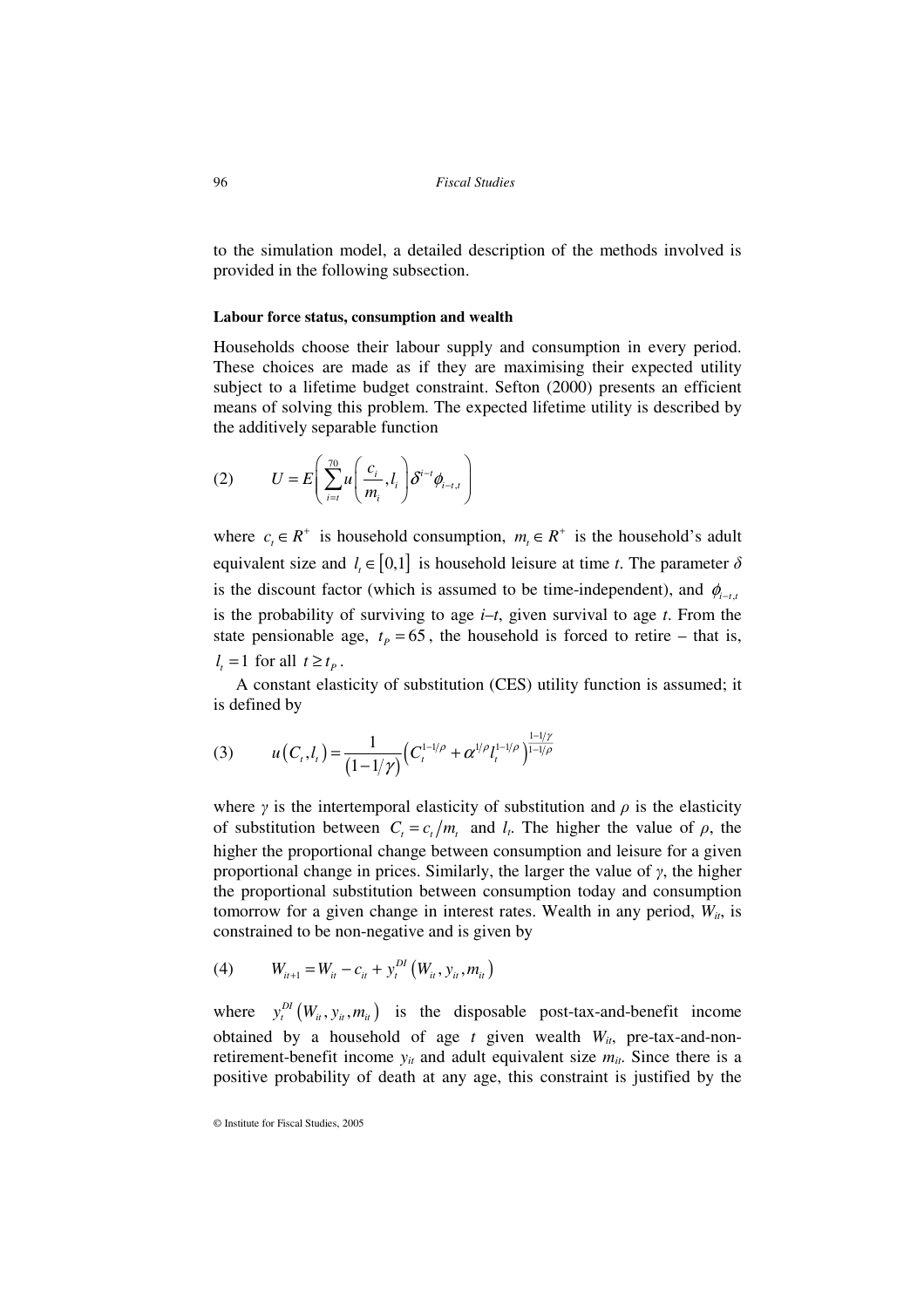principle that people cannot become net debtors because of the risk that they may die insolvent. Pre-tax-and-non-retirement-benefit income is obtained from real returns to investment,  $RW_{ii} = rW_{ii}$ , from labour during the working lifetime,  $h_{it}(1-l_{it})$ , and from defined benefit pension rights during retirement,  $S_{ii}$ :

(5) 
$$
y_{it} = RW_{it} + h_{it} (1 - l_{it}) + (S_{it} \mid t \geq t_P).
$$

Following an extensive search, the following parameter values were found to obtain the closest approximation to observed survey data:

$$
\gamma = 0.5
$$
,  $\rho = 0.3$ ,  $\alpha = 0.00121$ ,  $\delta = 0.96$  and  $r = 0.05$ 

## **IV. Analysis of retirement behaviour**

We can now simulate the model in two distinct cases. First of all, we assume that the UK tax/benefit regime is in place. This tells us how well the model, or rather the assumption that people are motivated in the manner represented by the model, fits the UK data. Second, we can ask what would happen if the UK tax/benefit scheme were replaced by the Danish one, in terms of people's work/leisure and consumption/saving decisions. We compare the simulated data for the UK with actual data from the ECHP and other relevant sources, before reporting the impact on retirement behaviour of replacing the UK transfer system with the Danish one.

#### **1. Simulated and survey data for the UK**

We would ideally compare our simulation model with the actual data for 2003, since this is the year for which we have represented the tax/benefit system. However, the most recent year for which comprehensive data are currently available is 2000; we rely mainly on the seventh wave of the ECHP (tenth wave of the British Household Panel Survey (BHPS)). This wave of data provides comprehensive information regarding household wealth in the UK. $^{23}$  However, we also show the performance of our labour force participation simulations against OECD data for 2002.

It can be argued that cross-sectional data do not describe the actual life experience of any actual cohort, and that this detracts from the practical relevance of the analysis undertaken. However, given the uncertainty that is associated with demographic trends and income growth, the assumption that expectations are based upon the current cross-section does not appear completely inappropriate. The focus on cross-sectional survey data does,

<sup>23</sup>See van de Ven (2004) for details.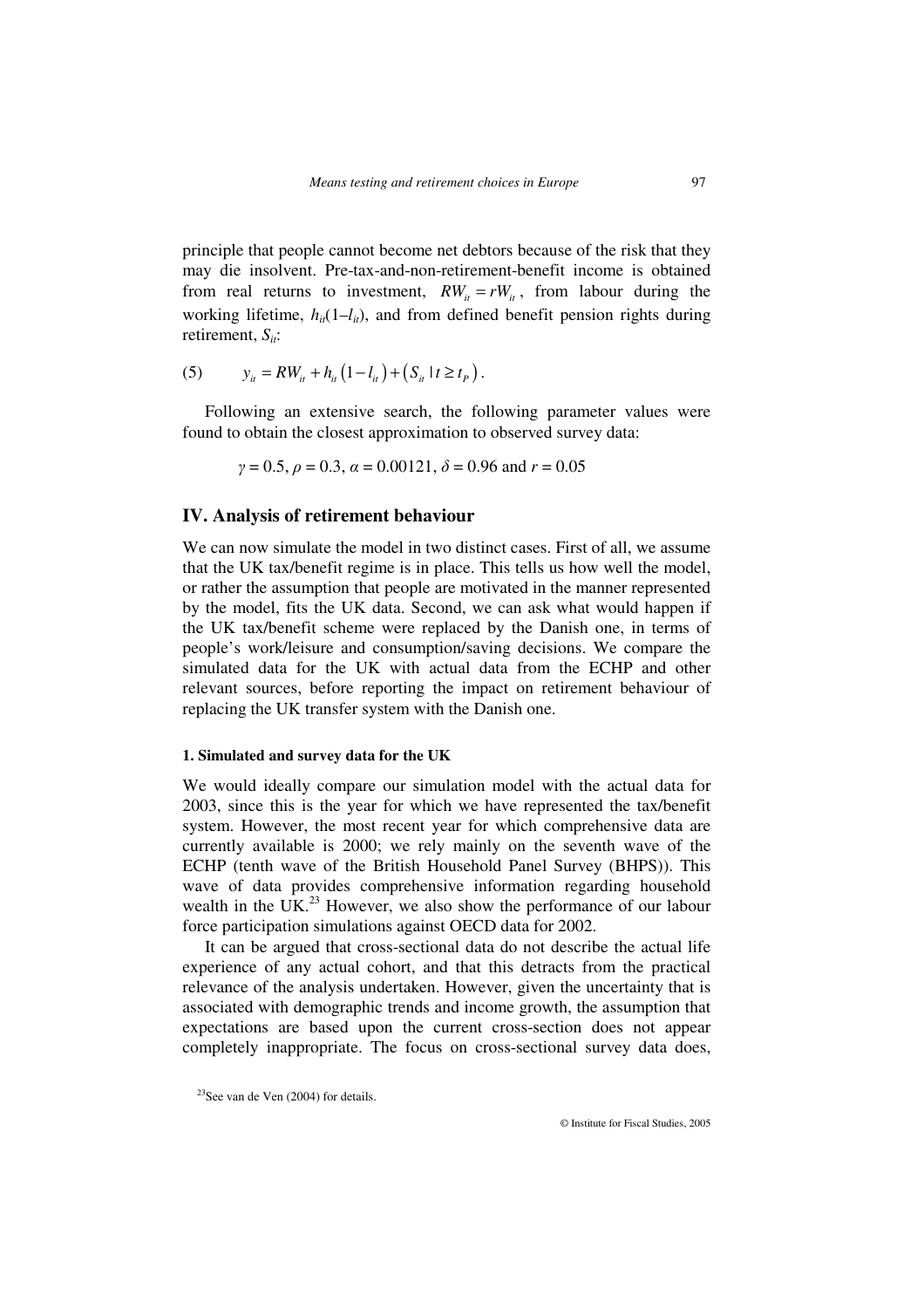nevertheless, imply that care should be exercised when interpreting statistics that aggregate over the simulated lifetime. Although the simulated profiles are behaviourally consistent, they do not describe the experience of any actual cohort. As such, the simulated profiles are better suited to considering broad effects of policy over the lifetime, rather than the fine detail.

Figure 1 displays average labour force participation rates by age, as derived from simulated data and as described by ECHP and OECD data.<sup>24</sup> Figure 2 shows the geometric mean of full-time pre-tax wages for individuals classified by age. Take-home pay, shown in Figure 3, includes benefits but is net of taxes and is calculated on a household basis. Data reported in Figure 1 reveal that simulated early retirement begins at age 50 and progresses so that approximately one-third of the population (32.6 per cent) have departed the workforce by age 60 and 28 per cent are identified as working by age 63. This trend of departure from the labour force is broadly consistent with both the ECHP and OECD data displayed in Figure 1.

#### FIGURE 1

*Labour force participation for the UK in 2000–01: simulated and survey data* 



*Notes:* 

ECHP survey data – average employment status reported for UK household heads in 2000–01 wave of European Community Household Panel; adjusted to full employment for 25- to 45-year-olds. OECD survey data – activity rates for UK men and women in 2002; five-year age groups allocated to midpoints; adjusted to ensure full participation for 40- to 44-year-olds.

<sup>24</sup>Data from the ECHP and OECD are adjusted to reflect the fact that involuntary unemployment is not included in the simulations presented here.

<sup>©</sup> Institute for Fiscal Studies, 2005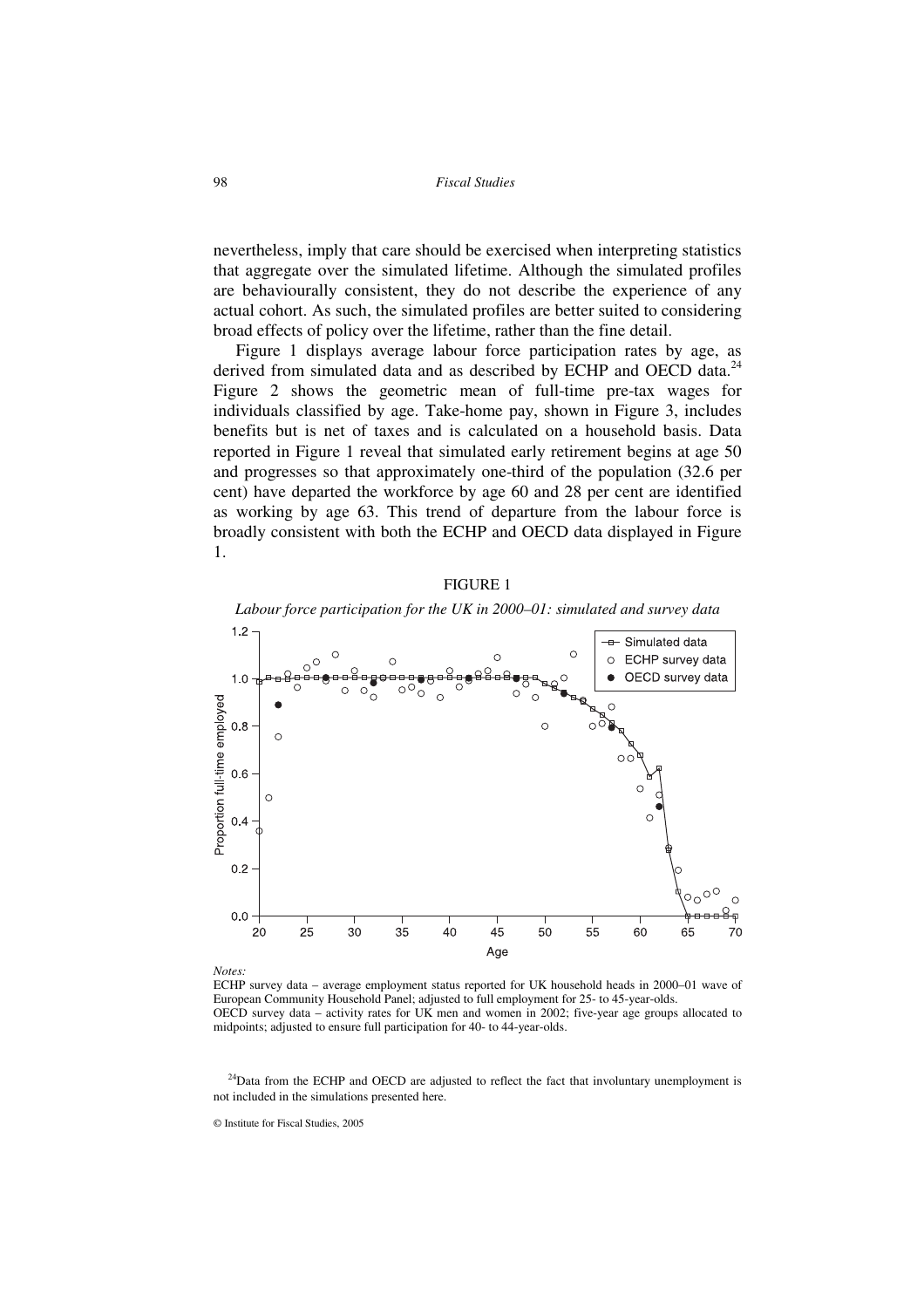Figures 2 and 3 suggest that the simulation model reflects the relationship between household income and age described by cross-sectional data fairly closely, although the model does depart from the data when representing the employment income of full-time employees over about 45. Since take-home pay fits better, the problem might be resolved in future work by means of more detailed tax functions allowing the wedge between earnings and pay to be better modelled. The observed disparity between the simulated household take-home pay and the associated survey data over age 64 is attributable to the fact that households are forced to retire by age 65 in the simulation model, but may continue to draw upon labour income at higher ages in practice. $^{25}$ 

#### FIGURE 2

*Average full-time employee income (human capital) for the UK in 2000–01: simulated and survey data* 



*Note:* Survey data – geometric mean of full-time wages reported for UK household heads in 2000–01 wave of European Community Household Panel.

<sup>25</sup>The associated survey data were obtained from the Family Expenditure Survey (FES) due to the finer detail that that survey provides regarding the definition of household income. See Appendix A for details regarding the FES.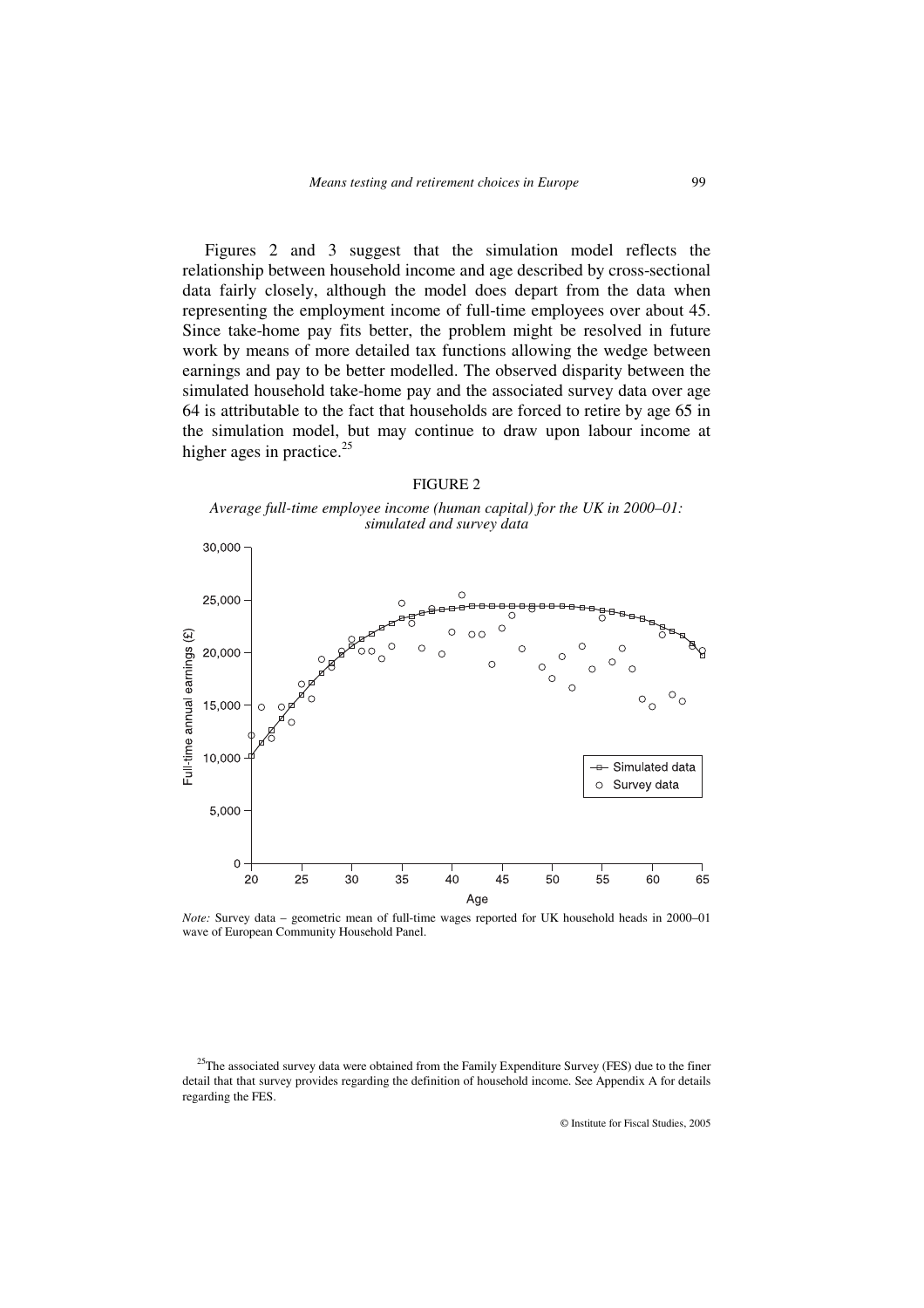

*Average household take-home pay for the UK in 2000–01: simulated and survey data* 

*Note:* Survey data – average post-tax-and-benefit income reported for UK households in 2000–01 Family Expenditure Survey.

Figure 4 reports simulated household expenditure and expenditure data described by the 2000–01 Family Expenditure Survey (FES). Survey data were taken from the FES in response to the fact that the measures of household expenditure recorded by the ECHP (BHPS) are incomplete. Figure 4 indicates that the hump-shaped profile of household expenditure described by survey data is approximately reflected by the simulation model, although expenditure appears to be underpredicted systematically between ages 38 and 57 and to be overpredicted for ages above 71. This latter observation can be explained by the fact that simulated households are assumed to die with certainty by age 90.

Household wealth as generated by the simulation model is defined to include all financial and housing assets, and accrued rights to the S2P, personal and occupational pensions. The methods used to impute these data from the ECHP (BHPS) are described in van de Ven (2004). Figure 5 reports the simulated data and the wealth data derived from the ECHP. This graph suggests that the simulation model captures the hump-shaped profile that can be inferred from survey data. In the case of wealth, however, the simulations systematically underpredict observations drawn from survey data for almost all ages, an observation that warrants extended comment.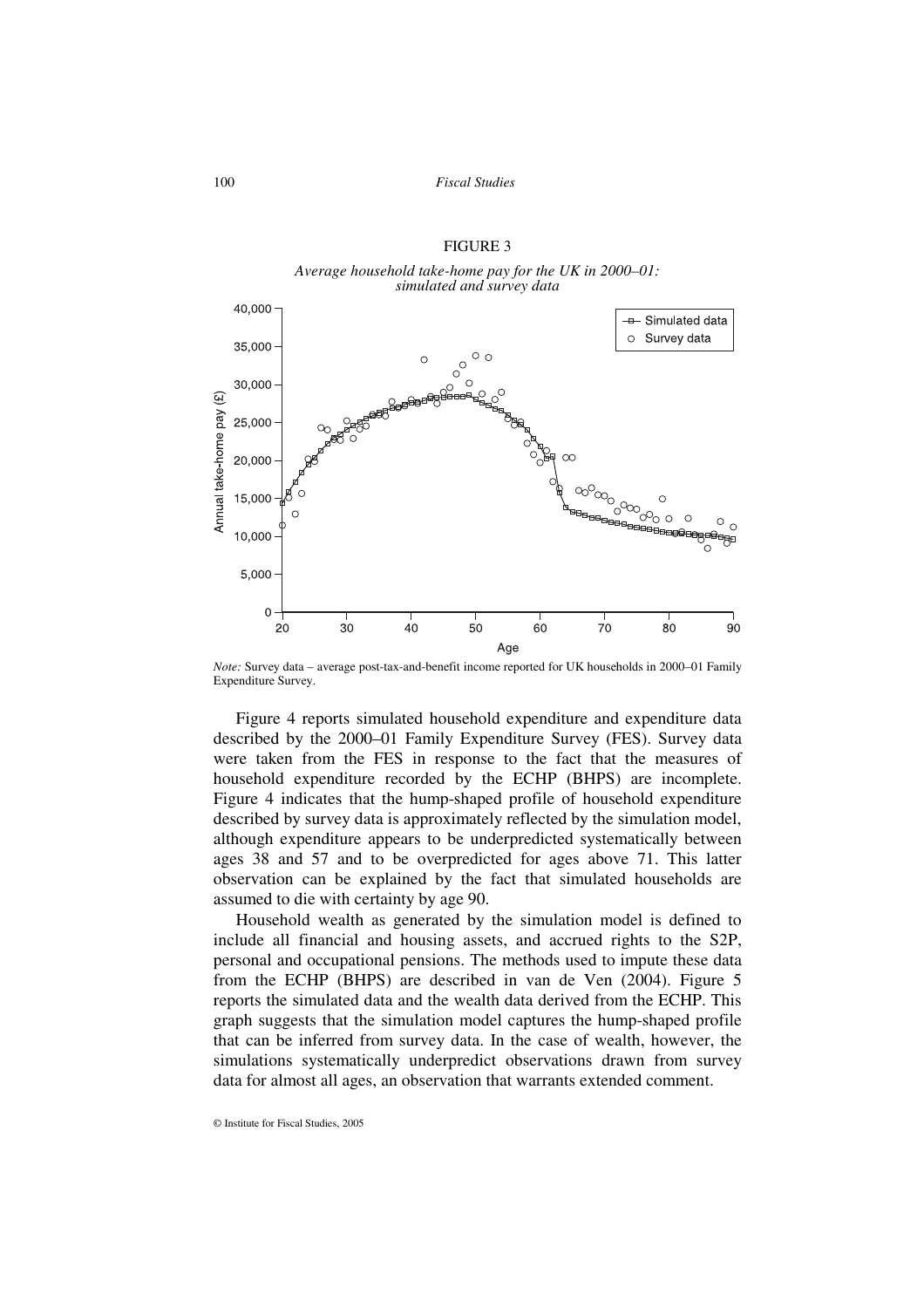#### FIGURE 4

*Average household expenditure for the UK in 2000–01: simulated and survey data* 



*Note:* Survey data – average household expenditure reported for the UK in 2000–01 Family Expenditure Survey.

FIGURE 5

*Average household wealth for the UK in 2000–01: simulated and survey data* 



*Note:* Survey data – average household wealth reported for the UK in 2000–01 wave of European Community Household Panel.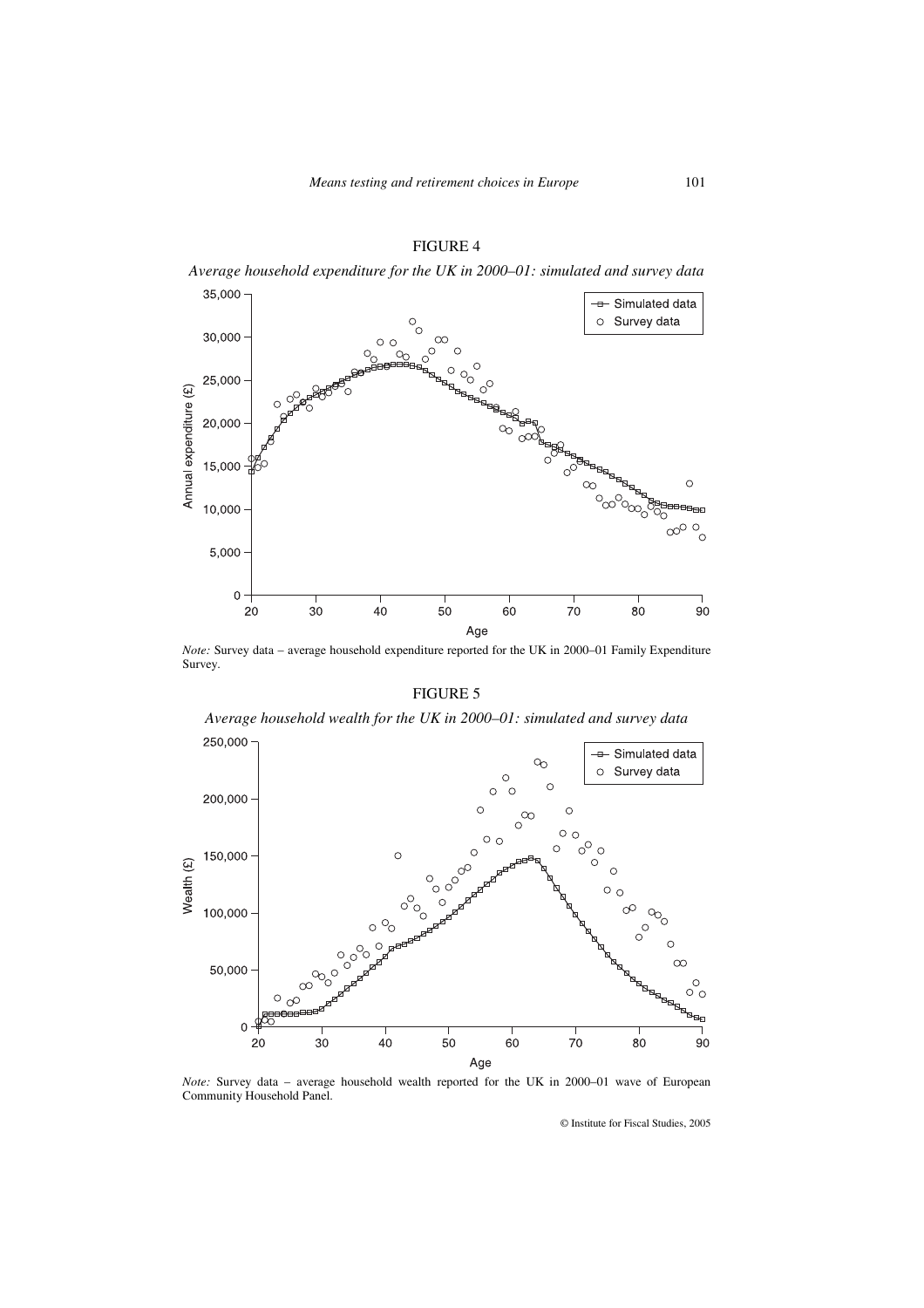The wealth comparisons between the simulated and survey data referred to above are, in a sense, inconsistent with the associated income and expenditure comparisons – if the simulated income (inflow of wealth) and expenditure (outflow of wealth) profiles with age match survey data reasonably well throughout the lifetime, then the same should be approximately true for (the stock of) wealth. It is clear something is missing from the system. Two considerations are of particular note here. First, the survey data against which the simulation model is compared are drawn from a single cross-section, and hence do not describe the experience of any one cohort (as discussed above). Second, the cross-section used for calibration had experienced a particularly high real rate of return as a result of the stock market boom of the 1980s and 1990s. Given that this high rate of return is unlikely to persist over the longer run, the simulation model is based upon a more realistic return of 5 per cent.

## **2. Incentive effects for retirement behaviour of the Danish benefit system**

The preceding subsection reveals that the simulation model generates a close reflection of UK survey data when the UK tax and benefit system as described in Section II is applied. We address first how far retirement behaviour in Denmark and the UK is affected by the benefit environment by exploring what choices UK households would make if subject to the Danish transfer system. Given the current focus on retirement behaviour, discussion of this question begins with associated figures that display the impact on labour supply. Analysis based upon the parameter estimates reported in Table 1 for the Danish transfer system suggested very low labour participation rates for people of all ages. This is consistent with the particularly generous transfer benefits implied by the Danish estimates and with the relatively high tax rates. To mitigate the difficulties associated with this issue, the intercept terms of the tax and benefit functions for individuals not employed and between ages 20 and 65 were multiplied by a factor of 0.75. This adjustment is rejected by an F-test at any reasonable confidence interval. Nevertheless, the adjustment can be rationalised by assuming that it reflects the impact of measures taken by the Danish government to discourage benefit receipt, or an associated social stigma. Denmark has created an environment where benefits appear generous but are not available indefinitely. The write-down assumed here reflects this aspect, which makes the benefit system 'not as good as it looks'. It follows immediately from this that if the UK were to adopt the Danish welfare system without also taking on board additional measures designed to discourage people of working age from 'living on welfare', then labour market participation would be much lower than current levels.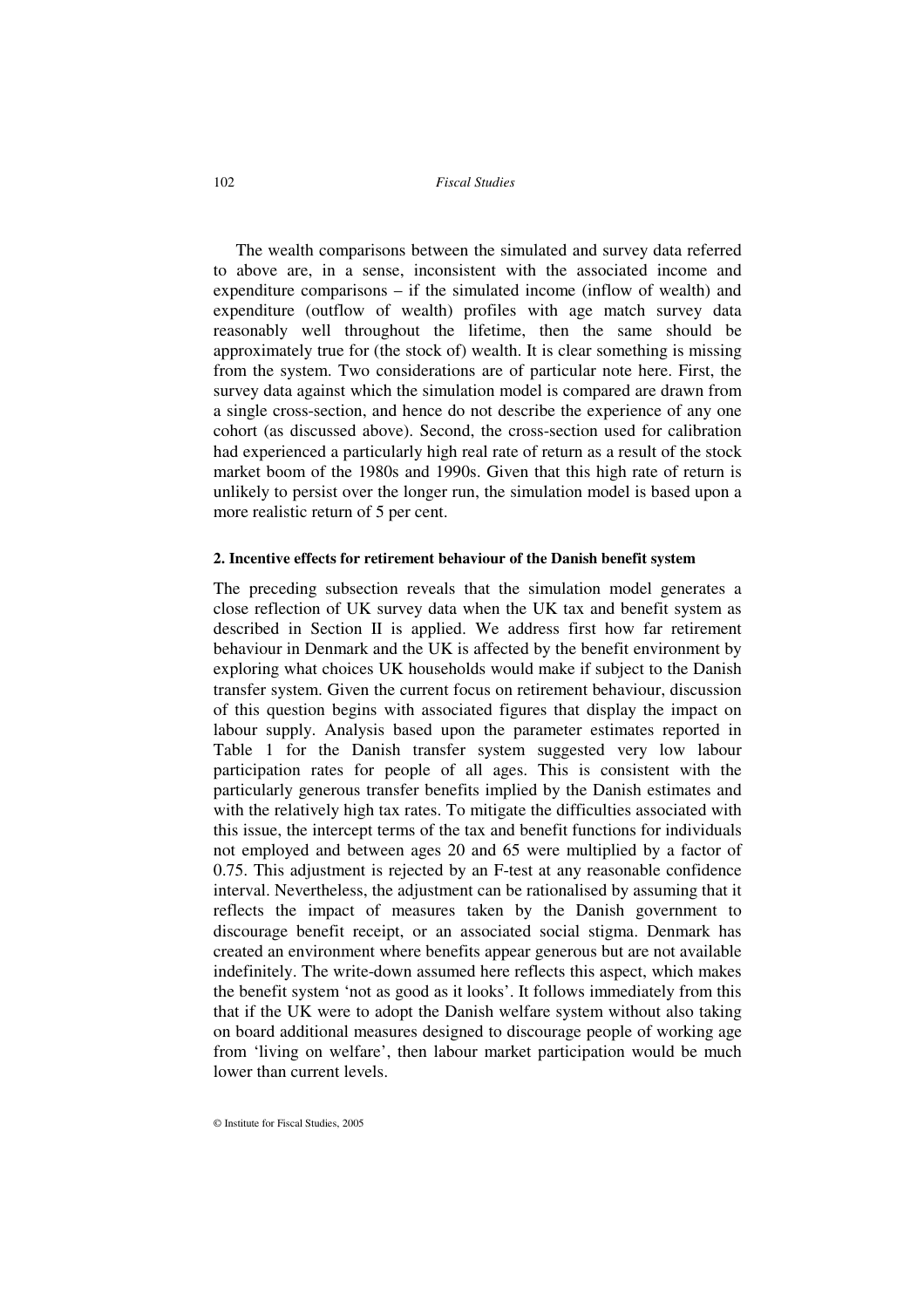#### FIGURE 6

*Simulated UK labour supply rates when subject to the Danish transfer system vs. observed Danish labour supply rates* 



*Notes:* 

ECHP survey data – average employment status reported for household heads in 2000–01 wave of European Community Household Panel; adjusted to full employment for 29- to 48-year-olds. OECD survey data – activity rates for men and women in 2002; five-year age groups allocated to midpoints; activity rates adjusted to ensure full participation for 30- to 34-year-olds.

Figure 6 displays simulated data regarding labour supply by age for the Danish transfer system, and associated ECHP and OECD survey data. The graph shows that, despite its obvious simplicity, the model does a reasonable job of capturing the incidence of early retirement in Denmark.

Figure 7 presents data that are useful for considering the predicted answer of the simulation model to the question 'What would be the effect on the timing of retirement if the elements of the UK transfer system described in subsection II.4 were replaced by the analogous elements of the Danish transfer system as described in subsection II.3?'. The top panel of Figure 7 reports the proportion of the simulated cohort that was identified as full-time employed, by age and simulated transfer system. The bottom panel is obtained from the top panel by subtracting the age-specific proportion of the population identified as full-time employed under the UK transfer system, from the associated proportion identified when subject to the Danish transfer system. The bottom panel of the figure consequently highlights the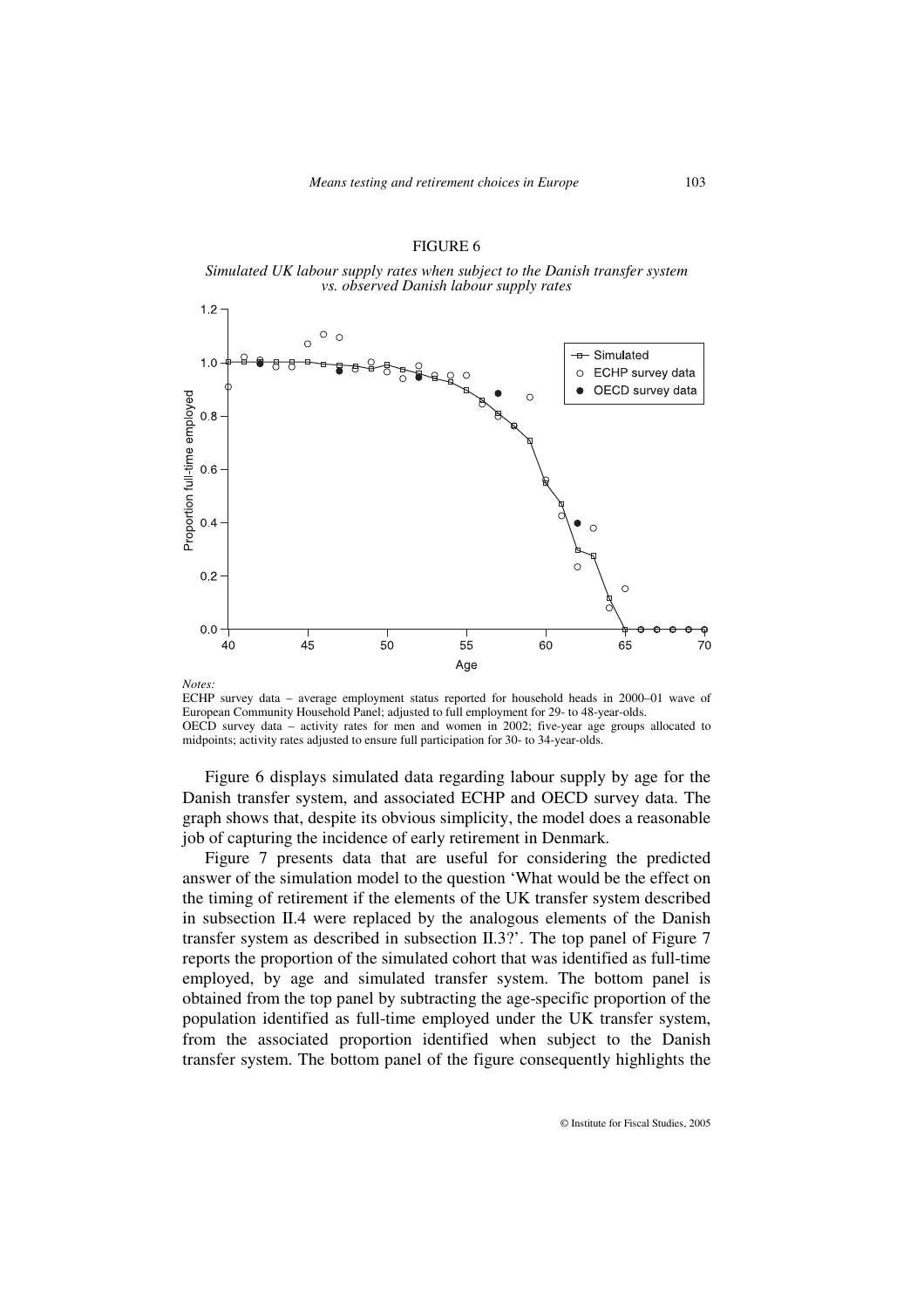

*Impact on timing of retirement of alternative transfer systems: simulated data* 



*Note:* pr(full-time, XX) = proportion of population full-time employed by age for country XX; simulated data.

© Institute for Fiscal Studies, 2005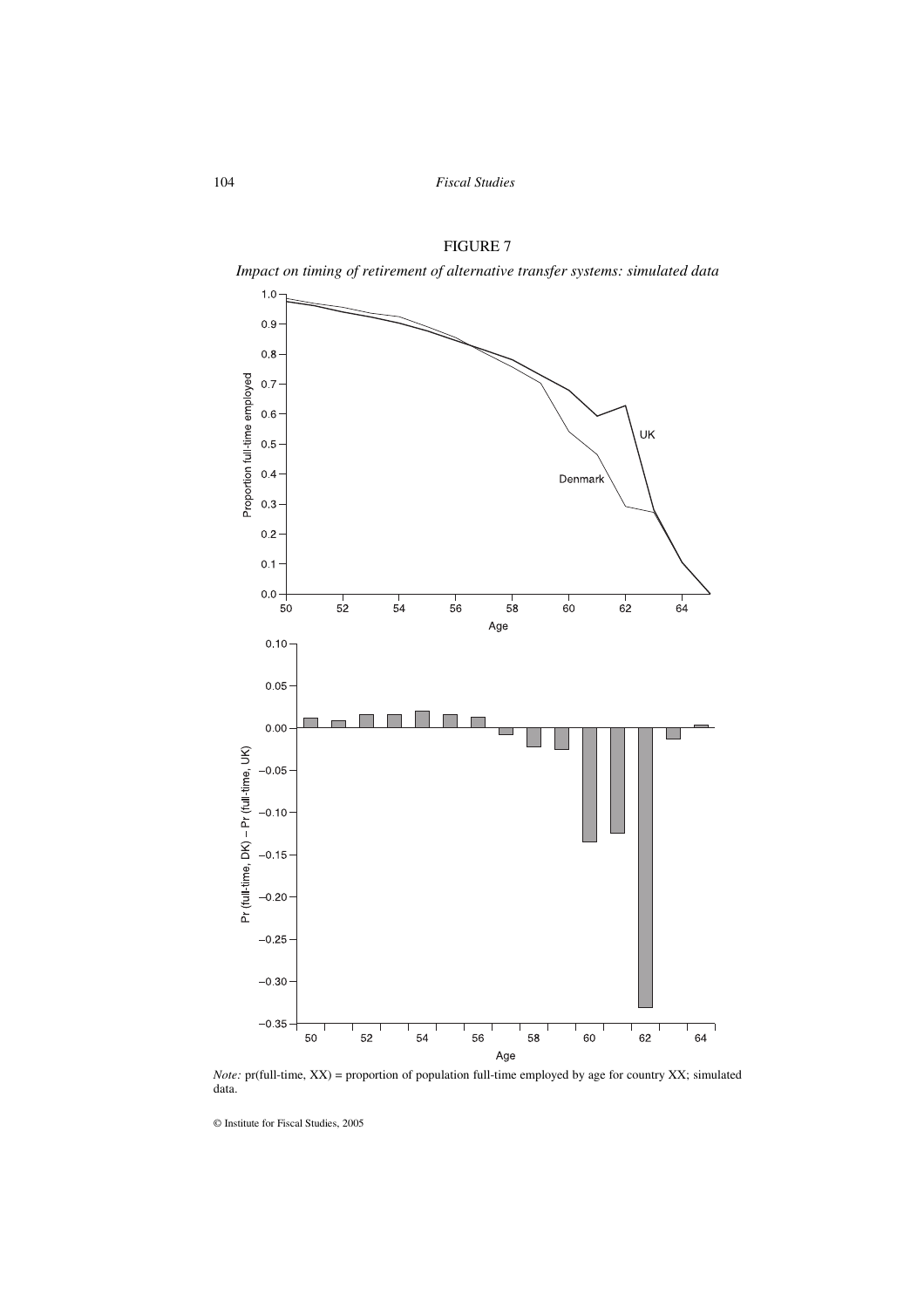simulated effect on early retirement of replacing the UK transfer system by elements of the Danish transfer system. Data are presented here for the 50– 65 age band to focus upon the issue of early retirement.<sup>26</sup>

Figure 7 indicates that replacing the UK transfer system by that of Denmark increased simulated labour supply slightly between ages 50 and 56, and resulted in accelerated early retirement between ages 57 and 63. These observations are approximately consistent with the associated ECHP and OECD survey data, which suggest that the UK has slightly lower labour market participation at the earliest ages of retirement, but has higher participation for the 60–64 age group. In the case of OECD data, for example, the unadjusted activity rate of 45- to 49-year-old men and women in 2000 was 85 per cent for the UK and slightly higher at 88 per cent for Denmark. Furthermore, the participation rate of 50- to 54-year-old men and women was substantially lower for the UK (80 per cent) than the same data for Denmark (85 per cent). By the 55–59 age group, the OECD data indicate that the UK has a lower participation rate (67 per cent) than Denmark (80 per cent). However, the participation rate for 60- to 64-year-olds is 39 per cent in the UK as compared with 35 per cent in Denmark. We replicate the higher UK participation among this age group but are unable also to replicate the higher labour force participation in Denmark among 55- to 59 year-olds. This may be an aspect of the fact we have observed above that participation in Denmark is generally higher than would be expected given the structure of the tax/benefit system.

It is useful to consider how the respective transfer systems affect post-tax income, household wealth and expenditure to gain some insight into the labour market effects discussed above. In this respect, Figure 8 is particularly interesting. The top panel of the figure indicates that pre-taxand-benefit incomes simulated under the two alternative policy regimes are very similar, which is a fundamental aspect of the analytical framework adopted. We explore the implications of applying the Danish system to the UK; in consequence, pre-tax incomes differ only because of differences in employment rates induced by differences in the tax/benefit system. The bottom panel of Figure 8 suggests that, compared with the Danish transfer system, the UK transfer system imposes a lower average tax burden on working households and provides a smaller pension during retirement. These two effects of transfer policy act to encourage continued labour force participation in old age in the UK, as observed.

An additional implication of the income data displayed in Figure 8 is that the UK transfer system places a greater emphasis on self-provision for

 $^{26}$ It should be noted that the limited calibrations undertaken for the tax function of the working lifetime mean that the model fails to capture important labour supply effects at the time of labour market entry (to age 29 for Denmark).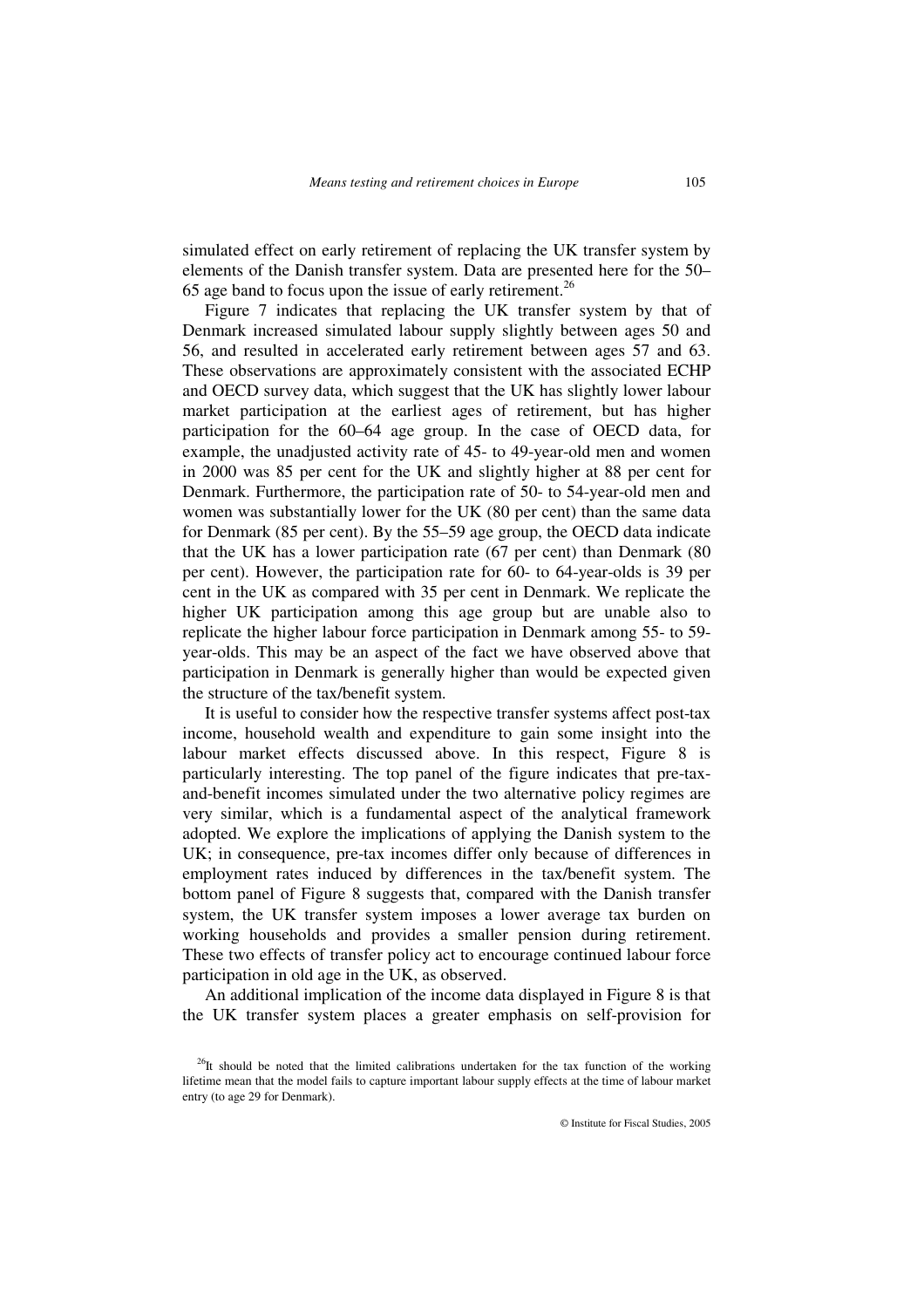retirement than the Danish transfer system. The impact that this has upon simulated behaviour is displayed in Figure 9; by contrast to Figure 5, this shows only holdings of *financial* wealth. Figure 9 indicates that households save more under the UK transfer system than under the Danish transfer system. This reflects the substantial role played by private and occupational pensions in the UK relative to Denmark.

#### FIGURE 8

*Simulated household pre-tax income and take-home pay by age and transfer system: population averages* 



© Institute for Fiscal Studies, 2005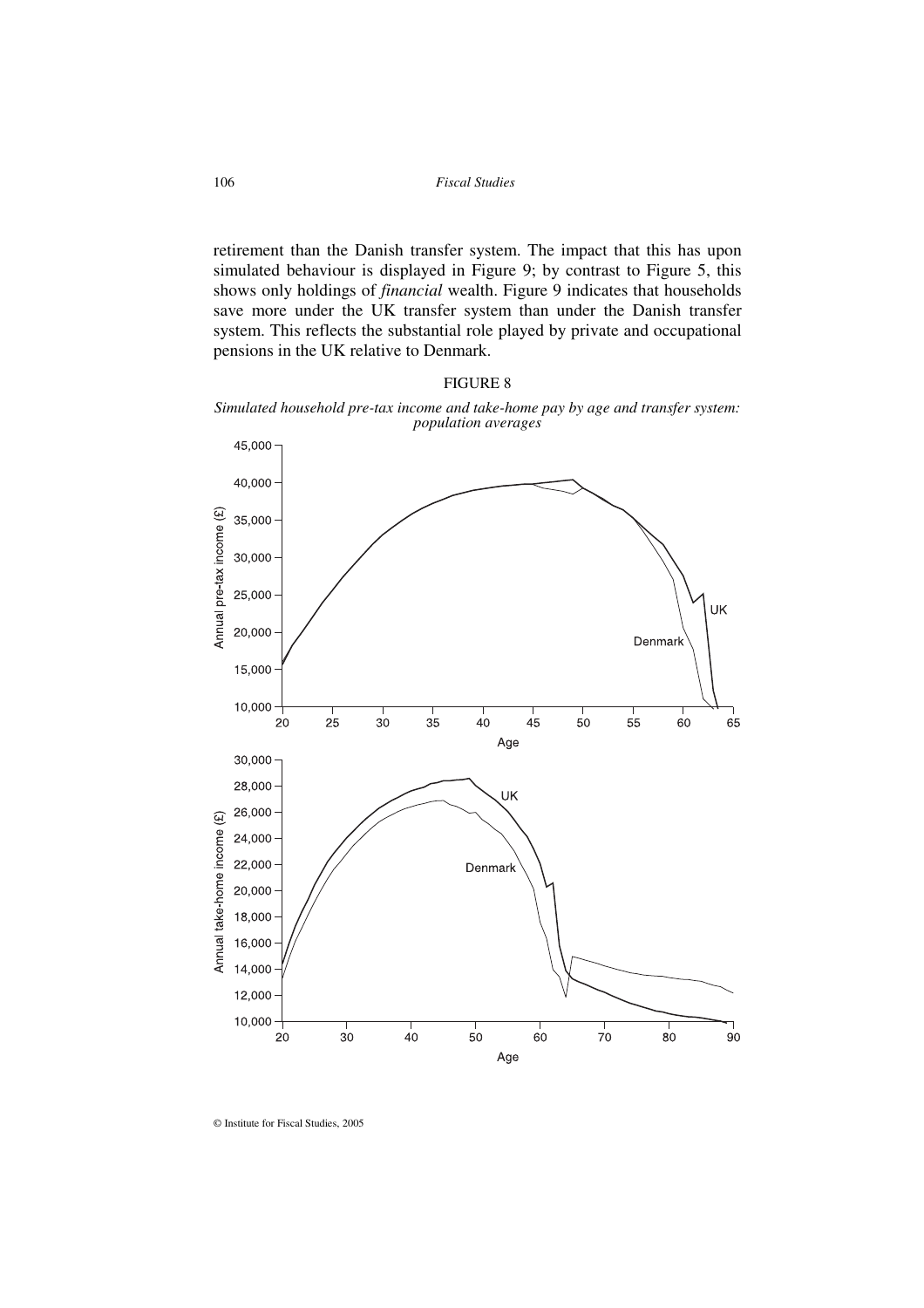

FIGURE 9 *Simulated average household financial wealth holdings under the Danish and UK transfer systems* 

In summary, the simulated behavioural responses to tax and benefit policy imply that replacing the UK transfer system by the Danish transfer system would accelerate earlier retirement. The most important effect of the policy experiment considered here is on household savings, which adjust to compensate for the alternative generosity of the respective pension policies considered. This result serves to underscore the potential importance of including savings and household wealth in an analysis of retirement behaviour.

The smoothing effect of household savings is revealed by measures of average annual expenditure calculated under the two policy regimes, displayed in Figure 10. This graph indicates that the simulated profiles of household expenditure are very similar for both policy regimes, where the most important difference is attributable to the simulated wealth constraint. The simulation procedure adopted implies that households face a less binding wealth constraint following retirement under the UK transfer system, due to the lower proportion of their savings that are annuitised. At the same time, the system of means testing discourages spending late in life and encourages consumers to bring forward their spending. For both these reasons, households choose to shift some of their consumption from retirement to their working lifetime under the UK transfer system, relative to the Danish transfer system.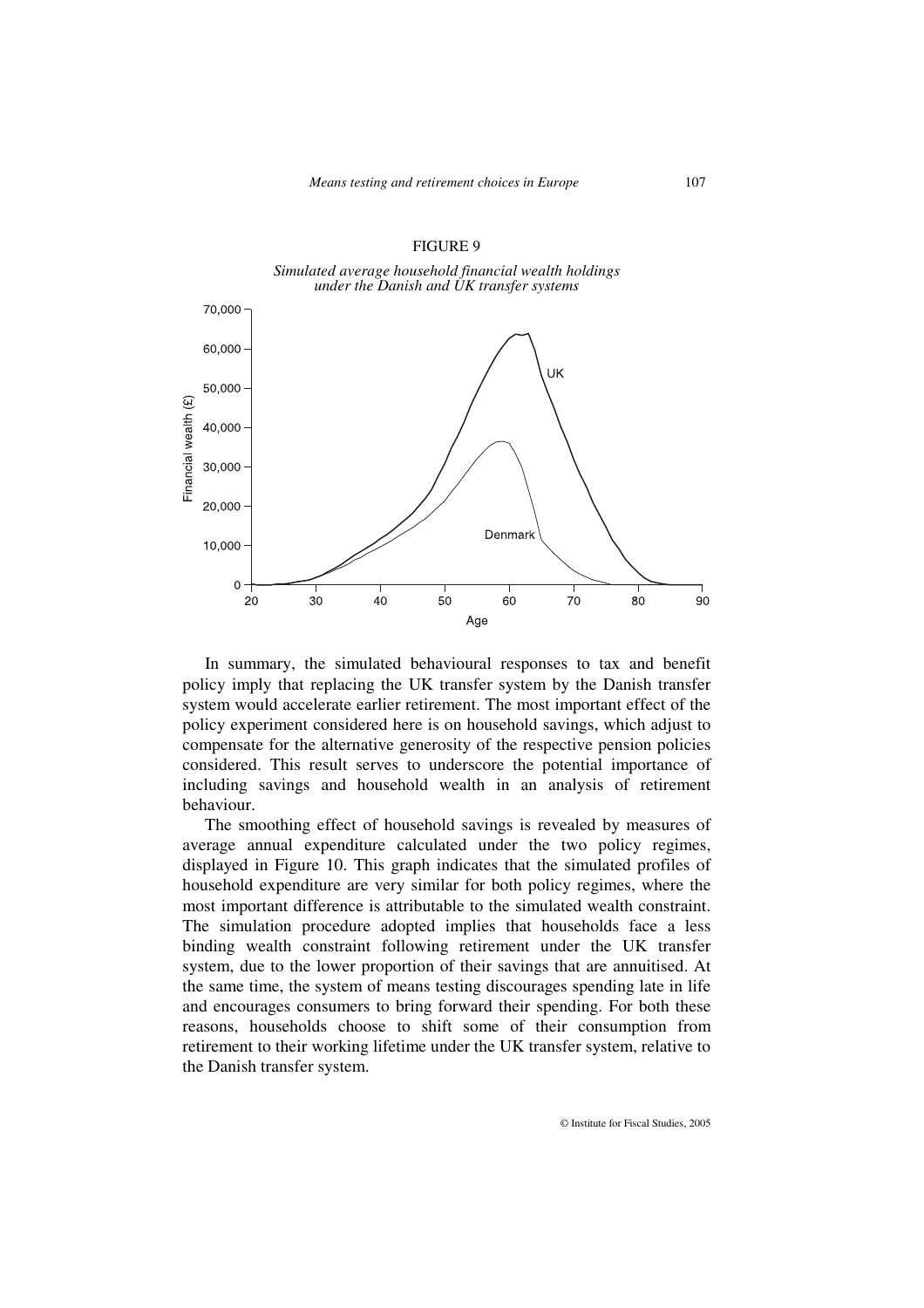



## **V. Macroeconomic implications and voter preferences**

In this section, we explore the effects of the different schemes on people's welfare at different points in their lives. These figures, unlike comparisons of disposable income, take account of discounted welfare over the whole of the remaining life span and allow for the fact that people respond to the tax/benefit environment by varying both labour supply and saving decisions. The implications of the statistics that reflect lifetime behavioural responses cannot be properly reflected in models subject to the Lucas critique.

Both the differences in the underlying costs of the schemes and the differences in the participation rates they induce affect the budgetary implications of the schemes. Table 2 shows the net budgetary contribution made by households in quinquennial age groups and also the total lifetime contribution. The figures are calculated for each age group and weighted by the size of the age group in a steady-state population with death rates as implied in official life tables. The Danish figures are corrected for the fact that, in order to generate employment rates in Denmark close to those observed, we had to write down the value of the Danish benefits; thus here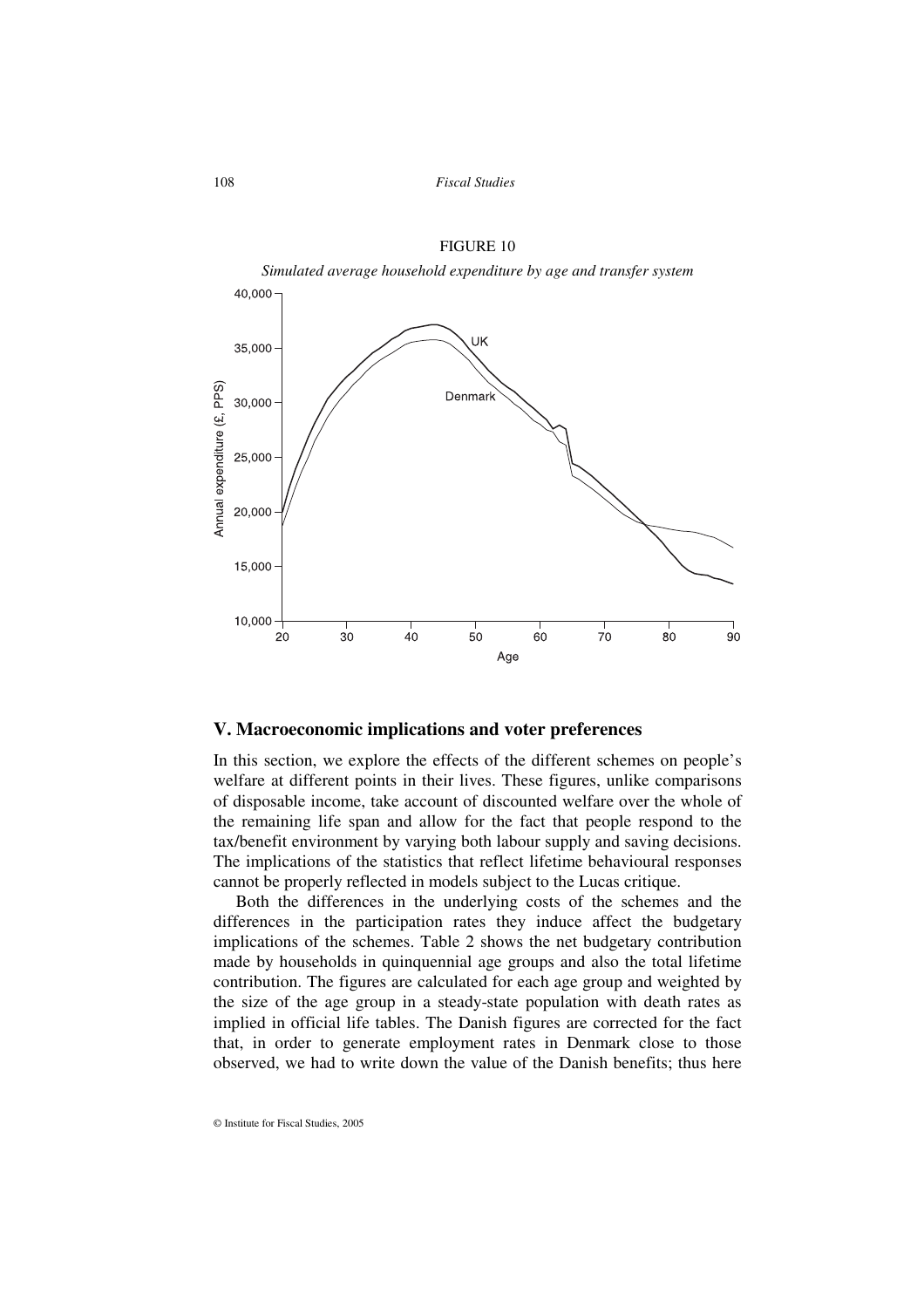|                             |           | I vanus per annum |
|-----------------------------|-----------|-------------------|
|                             |           | Transfer system   |
| Age group                   | UK        | Denmark           |
| $20 - 24$                   | 2,917     | 4,211             |
| $25 - 29$                   | 6,753     | 8,058             |
| $30 - 34$                   | 9,878     | 11,031            |
| $35 - 39$                   | 11,330    | 12,361            |
| $40 - 44$                   | 11,545    | 12,732            |
| $45 - 49$                   | 11,639    | 12,638            |
| $50 - 54$                   | 10,403    | 12,612            |
| $55 - 59$                   | 7,935     | 9,311             |
| $60 - 64$                   | 567       | $-1,900$          |
| $65 - 69$                   | $-10,565$ | $-14,282$         |
| $70 - 74$                   | $-10,485$ | $-13,838$         |
| $75+$                       | $-10,275$ | $-13,109$         |
| Total lifetime payment      | 5,612     | 5,620             |
| Discounted lifetime payment | 3,208     | 3,651             |

TABLE 2

*Net taxes and transfers paid by households under the Danish and UK systems* 

*Pounds per annum* 

the calculations are performed with the true budgetary cost. The total contributions are shown both discounted back to the beginning of the working life assuming a real discount rate of 5 per cent per annum and without discounting. These figures are all positive, reflecting the fact that only a part of taxation is used to pay for benefits; the surplus goes to pay for the other services governments provide. The table shows that the total net payment over a lifetime is much the same in the two countries. However, discounted back to the start of the working life, the net payment is appreciably higher in Denmark. Thus the Danish system takes money from people when they are young in order to return it when they are old, but offers a rate of return lower than the assumed 5 per cent interest rate in the process. Indeed, the discount rate that equates the present value of the two systems to a 20-year-old is very close to zero, as the near equality between the two undiscounted lifetime figures implies. With a target rate of return higher than this, the UK offers a better deal to its representative subject starting out on working life.

Our model also allows us to identify who gains and who loses with each of the systems in place. Since we are able to construct a measure of welfare from equation (2), we can work out, for a household with any particular wage trajectory, whether its lifetime welfare is higher with the Danish or with the UK welfare system. The result of such a poll may be historydependent; thus someone who reaches a given age having planned on the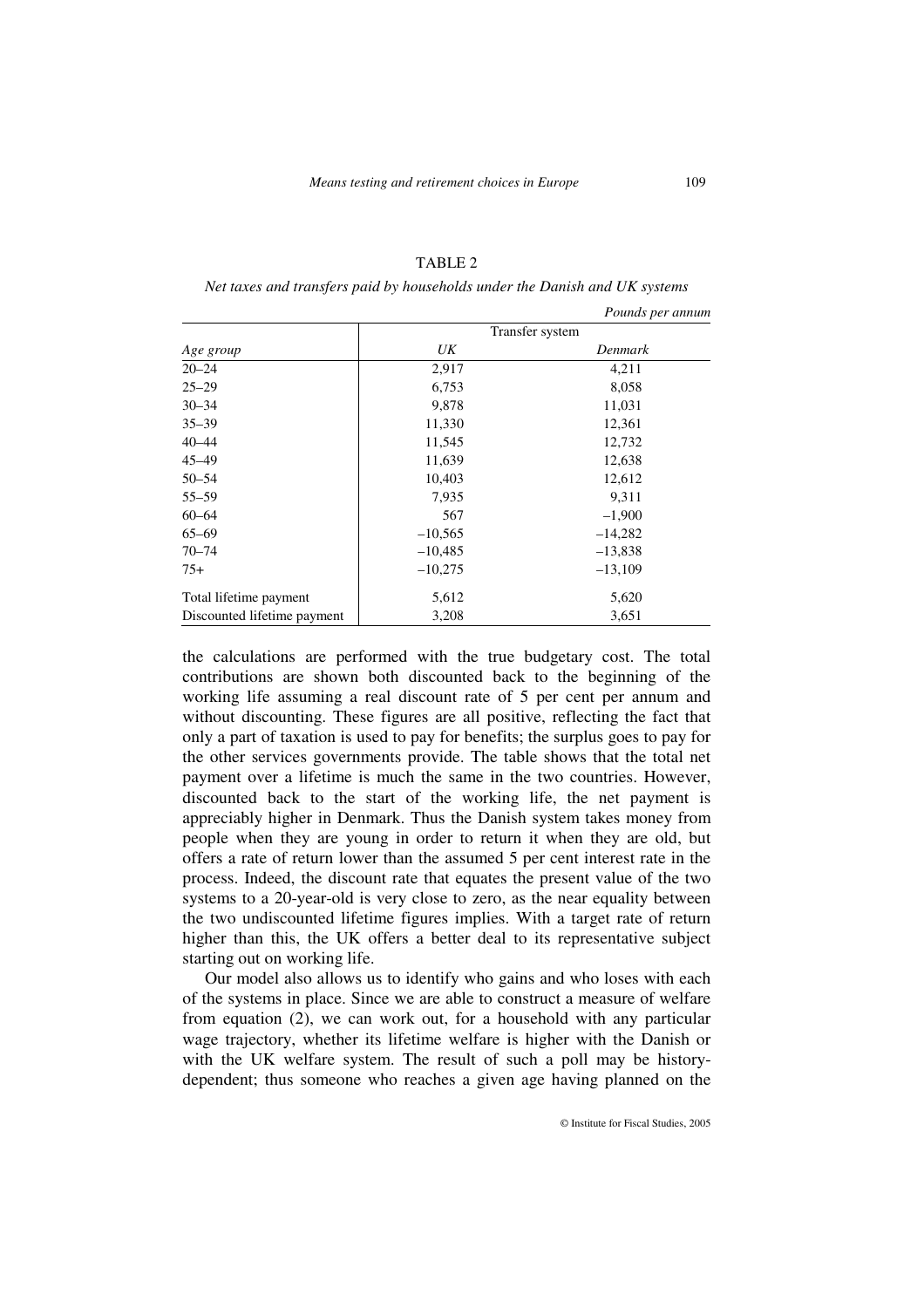basis of the UK system in place may prefer the UK system to remain in place, while someone who reaches the same age expecting the Danish system to persist may prefer the Danish system. The question we focus on is whether a household that has lived with the UK system up to a given age and planned on the basis of that would prefer to experience the UK or the Danish system for the remainder of its life. Thus we can explore the preferences of the median voter in each age group and also in the economy as a whole.

The message from this exercise is clear. Households prefer the UK system up to the age of 49 but after that the median voter would vote for a switch to the Danish system. The demographic structure of the country is such that, in the population as a whole, a majority would prefer a switch to the Danish system. Voters prefer the UK system when they are young and the Danish system when they are old. The reason for this is quite straightforward. Young voters favour the low tax rates in the UK while old voters favour the generous benefits offered by the Danish system.

Nevertheless, if we look at the welfare of a voter starting his or her working life at the age of 20, welfare is higher with the UK than with the Danish system, and a benevolent social planner would therefore adopt the UK rather than the Danish system. The difference between the two choices arises because children under 20, including those not yet born, are affected by the choice of regime. A fortiori, they should be expected to prefer the UK system. Their preferences do not, however, enter into the median voter analysis. These calculations are performed for a stable population. As the post-war population bulge passes the age of 45, the Danish system is likely to become harder and harder to reform and the UK may experience increased pressure to move towards something similar to the Danish structure.

It might be thought that this finding is a consequence of our earlier observation that the discounted budgetary cost of the Danish system is higher to a young person whereas without discounting the UK system is dearer; this obviously implies that as people age, the attractions of the UK system decline relative to those of the Danish scheme. However, Sefton and Weale (2003) find that, in a stylised example with budget balance maintained in each period, young voters typically prefer low labour taxes and means testing, while, as people approach retirement, they prefer a regime of higher benefits and higher taxes to go with them.

# **VI. Conclusions**

The results of this paper present stark findings. The lower labour force participation of people aged 60–64 in Denmark can be substantially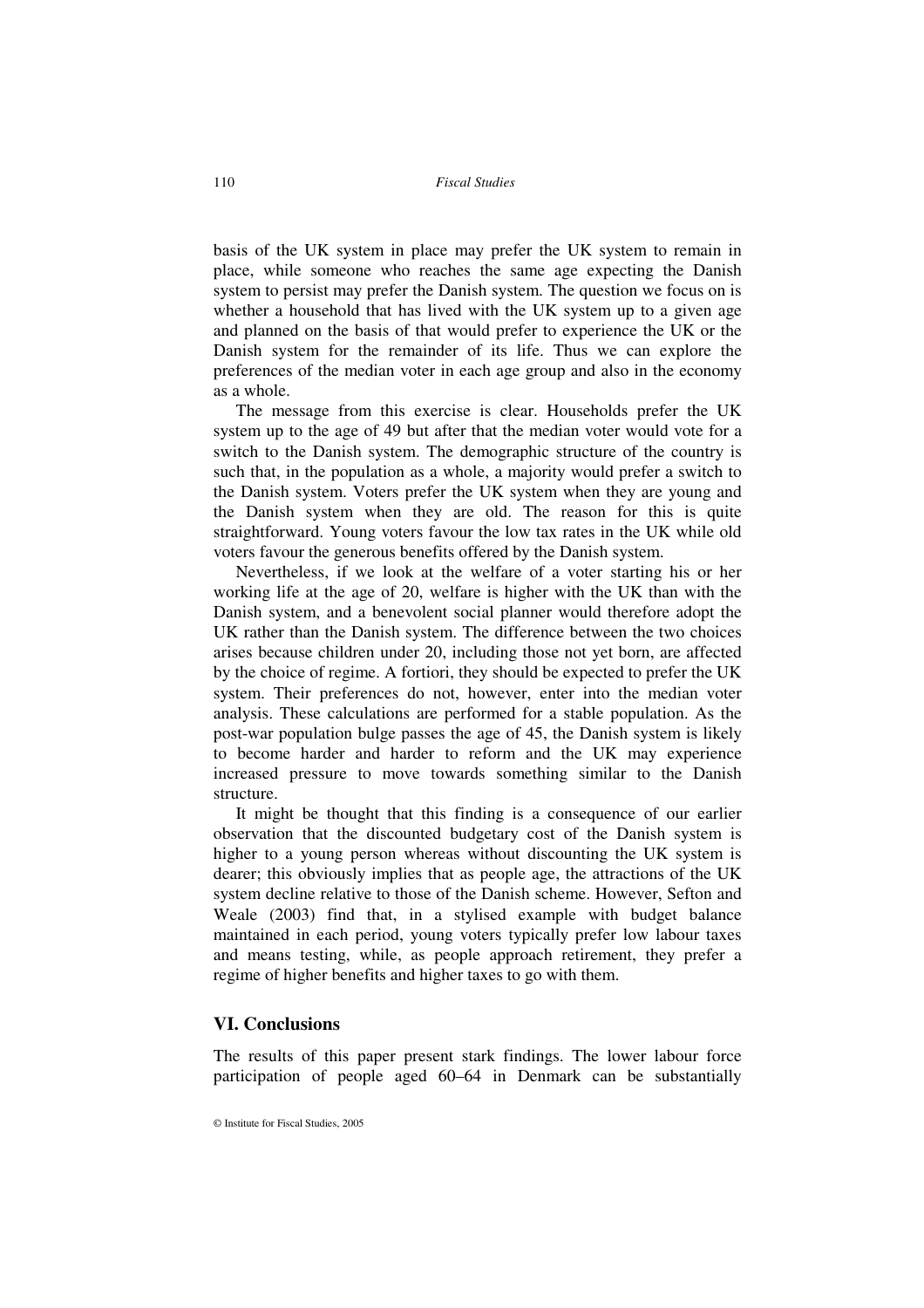attributed to the nature of the state pension scheme in Denmark. Thus its introduction in the United Kingdom would not be in line with UK government policy to reduce the incidence of early retirement. But the findings are stronger than that. The high level of labour force participation in Denmark by both young and old workers is something of a surprise, given the generosity of the tax/benefit system. In recent years, Denmark has taken steps to discourage people from living on welfare; without such arrangements here, the introduction of the Danish tax/benefit system would be likely to lead to a sharp fall in labour market participation at all ages. Thus the Danish model does not offer a solution to the UK pensions crisis even if, which we have not discussed, the population structure is such as to make the system affordable.

The Danish and UK systems impose much the same net payments by the average household to the exchequer. However, this masks higher payments early in life and larger benefits later in life, leading to a situation where, at any positive discount rate, the discounted burden on a young household is higher with the Danish system than with the UK system. Nor is this preference of the 'average' household simply an outcome of a skewed distribution. We also find that in each age group up to people in their late 40s, the median voter prefers the UK system to the Danish system. However, voters over 49 typically prefer the Danish system, and the degree of longevity is such that, even for a steady-state population, such voters will be in the majority. This draws attention to obvious political problems which countries with generous pension systems may find difficult to resolve.

# **Appendix A. Survey data**

## **1. European Community Household Panel and the British Household Panel Survey**

The European Community Household Panel (ECHP) is 'the most closely coordinated component of the European system of social surveys' that are collected by Eurostat (the statistical office of the European Union). The ECHP provides detailed panel data for households that are drawn from 15 EU countries, spanning the period between 1994 and 2000 (the most recent year for which data have been made available). The data are collected at annual intervals, and so build up an historical record of 60,500 nationally representative households.27

The ECHP data that are considered in this paper have been sourced by Eurostat from the British Household Panel Survey (BHPS) for the UK and from a National Data Collection Unit commissioned by Eurostat for Denmark.

<sup>&</sup>lt;sup>27</sup>See Eurostat (2003) for further details regarding the ECHP.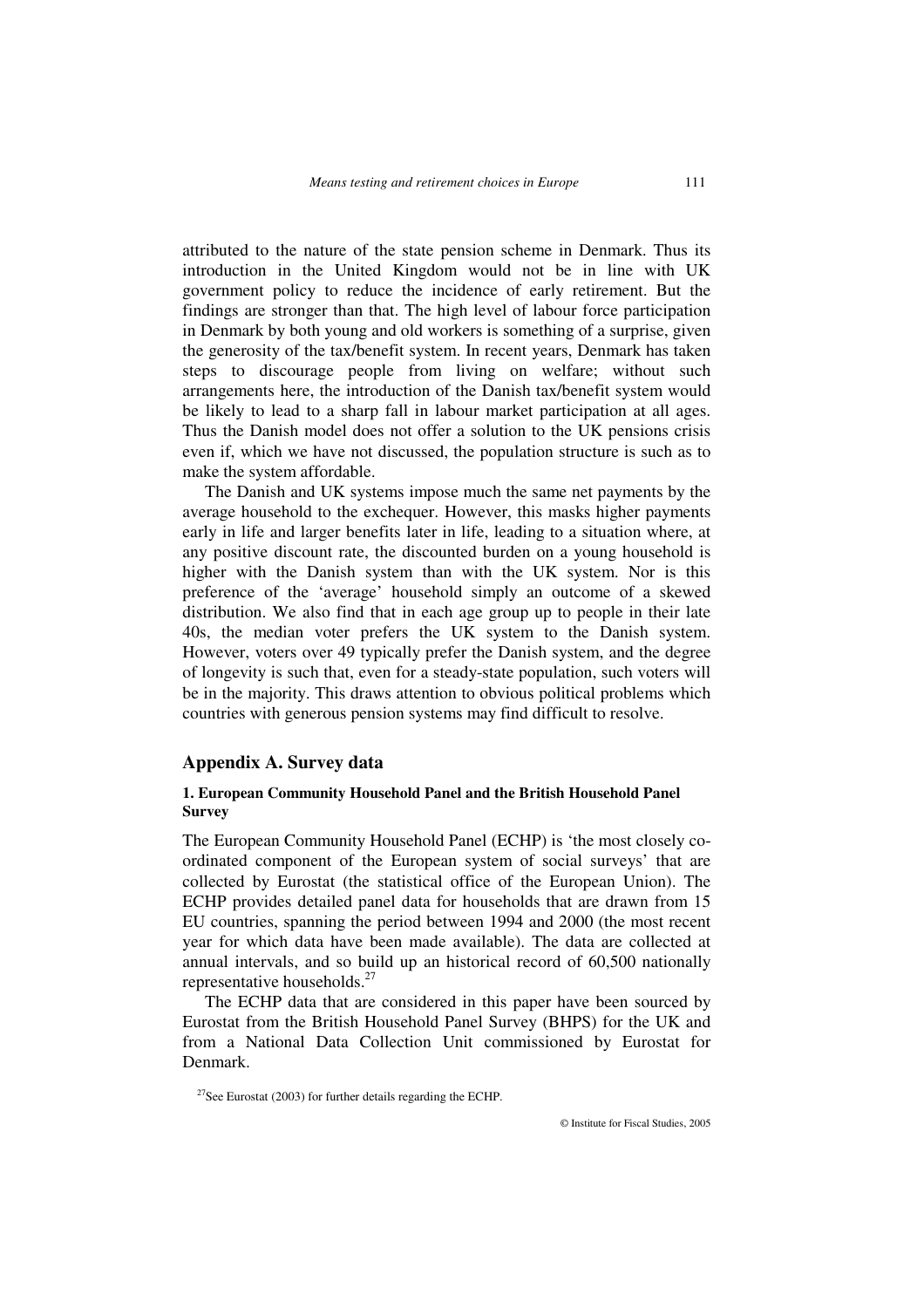The BHPS is a panel survey of households that were originally selected to provide a nationally representative sample of the UK population.<sup>28</sup> The first wave of the survey was undertaken in 1990 and includes information for 13,840 individuals drawn from 5,511 households. Subsequent waves have been undertaken annually, to provide a survey history for individuals who were approached in the original wave (and their subsequent households). The most recent wave released by the Office for National Statistics (ONS) supplies data for the year 2000–01 (the tenth consecutive wave) and is of particular interest because it includes a suite of questions that are designed specifically to describe household wealth. When combined with the time-series aspect of the survey, these questions provide a valuable source of wealth data for the UK. $^{29}$ 

The variables used to undertake the analysis presented in this paper were extracted from the ECHP using SPSS programs. The authors may be contacted for further details.

#### **2. Family Expenditure Survey**

The Family Expenditure Survey (FES) is a cross-sectional survey that provides a detailed description of household expenditure, income and demographic characteristics. The model calibrations are based upon expenditure data derived from the 2000–01 FES, which records information for a nationally representative sample of 6,115 households that were randomly selected from the Small Users file of the Post Office's list of addresses.30 Expenditure data are obtained for the FES from a diary that is kept by each responding adult during a two-week period. Data on some expenditures are based on individual recall or the most recent bill.

<sup>28</sup>Due to the repeated survey methods employed, the most recent wave of the BHPS no longer provides a representative sample of the UK population. See Taylor (2001) for further details regarding the BHPS. <sup>29</sup>There are currently three main sources of wealth data for the UK: the General Household Survey

(primarily for housing wealth), the Family Resources Survey and the British Household Panel Survey. An alternative source that will provide detailed information for the English population over the age of 50 is the English Longitudinal Study of Ageing, the first wave of which has yet to be released. Following a review of these alternative data-sets, the BHPS was identified as the most comprehensive source of wealth data currently available for the UK.<br><sup>30</sup>For further information, see Social Survey Division, Office for National Statistics (2001).

<sup>©</sup> Institute for Fiscal Studies, 2005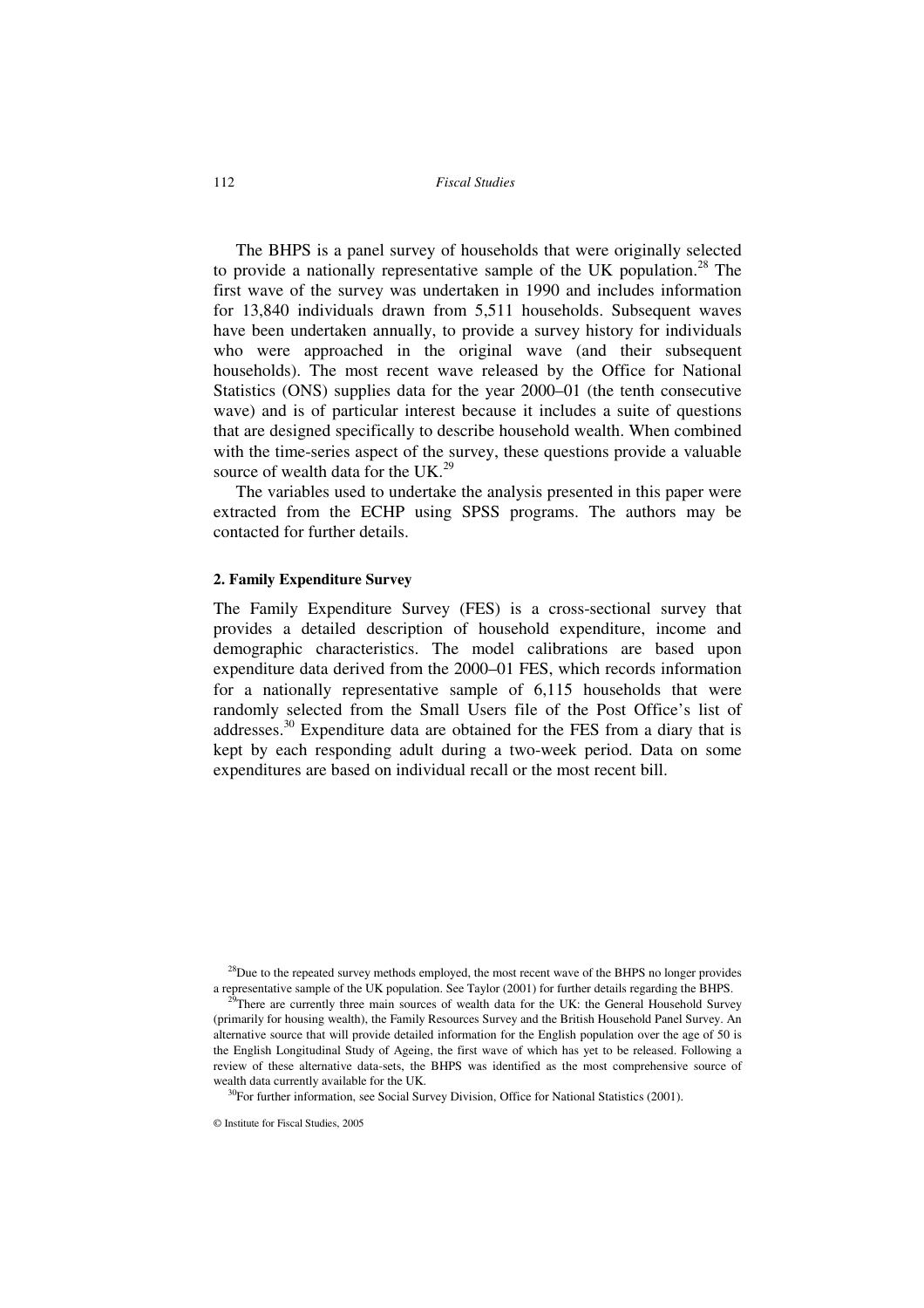

**Appendix B. Parameters used for simulations** 

*Source:* Authors' calculations, from European Community Household Panel data.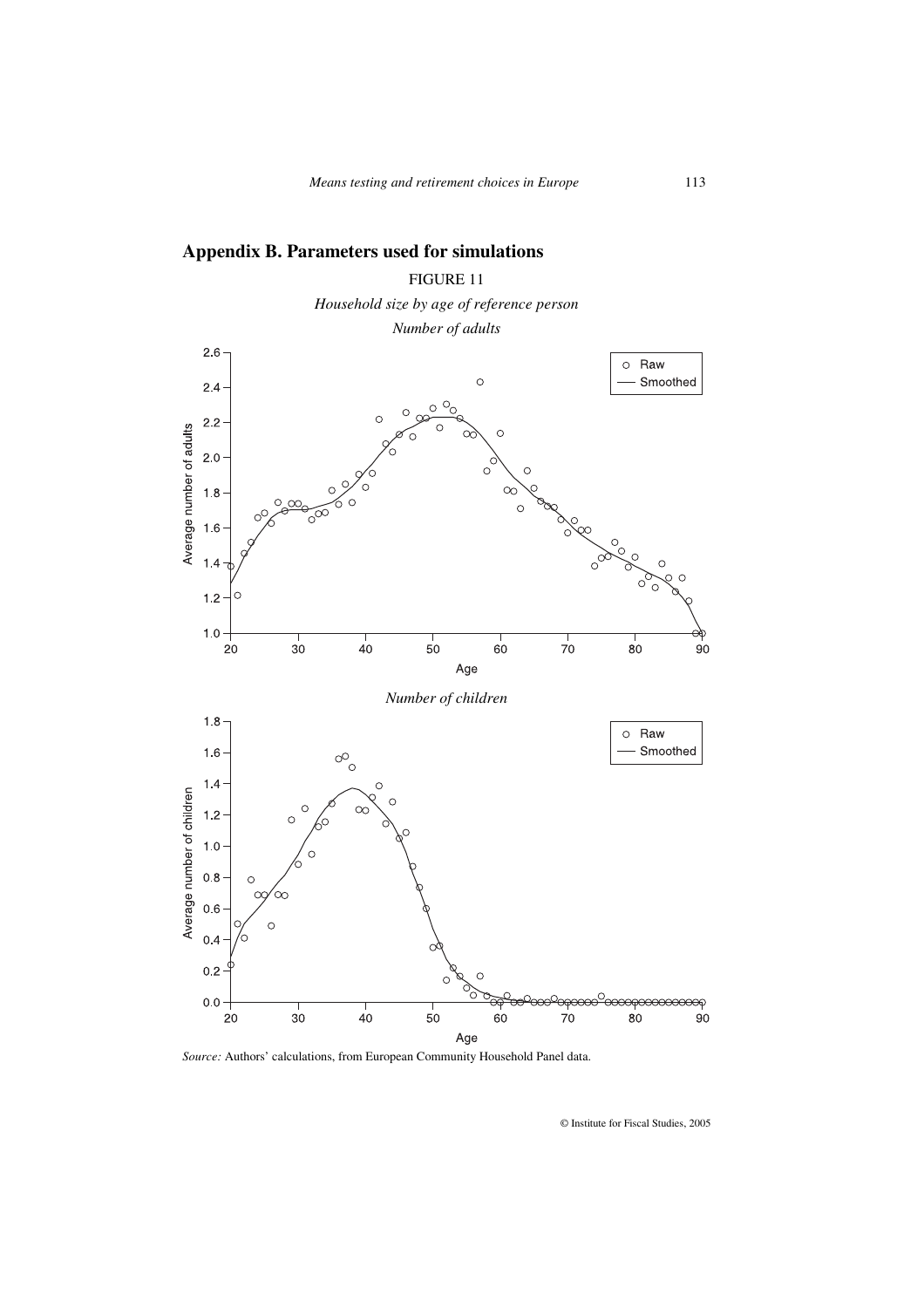



*Note:* Probabilities after age 85 subject to manual adjustment to ensure death by age 90. *Source:* World Health Organisation Life Tables for the UK, 2000.

#### **The wage rate**

The model used to generate the wage rate, as discussed at length by Sefton and van de Ven (2004), is defined by

(6) 
$$
h_{it} = \beta^R h_{it-R} + \sum_{s=1}^R \beta^{s-1} \left( \theta w_{it-s} + f(t+1-s) + \varepsilon_{it+1-s} \right)
$$

where  $h_{it}$  is the (log) full-time annual wage of household *i* at age *t*,  $w_{it}$  is a dummy variable that takes a value of 1 if the reference person of household *i* is full-time employed at age *t* and 0 otherwise, and *f*(.) is a cubic polynomial of age.

Equation (6) was estimated using a sample selection model of individual full-time employment wages.<sup>31</sup> This model takes into consideration the facts

<sup>&</sup>lt;sup>31</sup>The regression was undertaken using the 'Sampsel' procedure in TSP, full details of which can be obtained from the *TSP 4.4 User's Guide* (see elsa.berkeley.edu/wp/tsp\_user/tspugpdf.htm).

<sup>©</sup> Institute for Fiscal Studies, 2005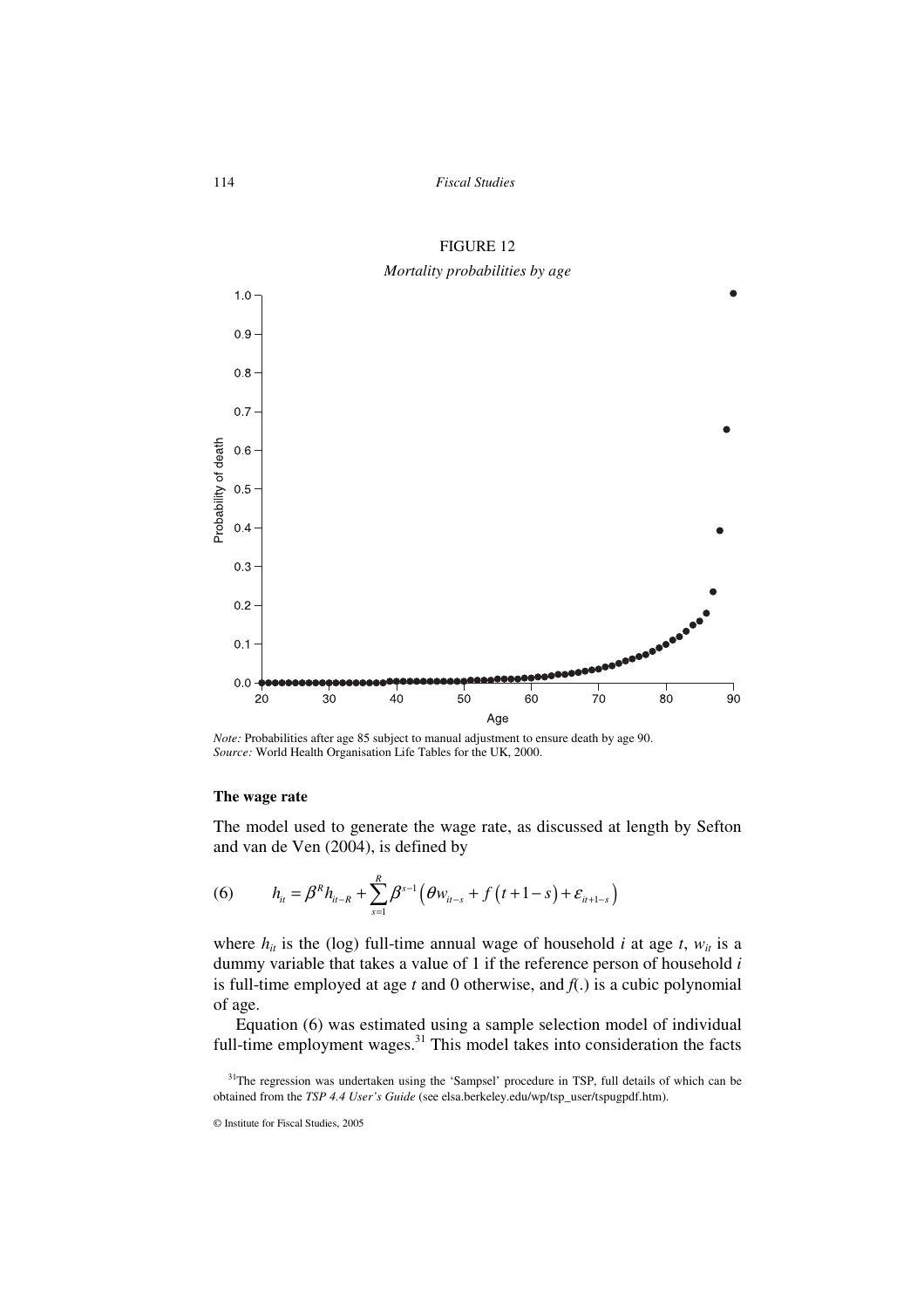that wages are only observed for individuals who are working and that there is likely to be a relationship between the probability of working and the wage rate.

The sample selection model involves estimating two equations – a probit to identify individuals who are employed and a (log) wage equation. The probit equation predicts the probability that an individual is employed, given various demographic, health and economic variables. Estimates for a probit model that was arrived at after trialling various alternatives are reported in Table 3. Two sets of regression estimates for equation (6) are reported in Table 4, one in which  $R = 3$  and another in which  $R = 6$ . Both of these regressions use observations for the UK drawn from the ECHP for 2000–01 to describe  $h_{it}$  for household reference people. Table 4 also includes 'restricted estimates', which are used for the simulation analysis. The relationship between the various regression models for which estimates are reported in Table 4 is discussed at length by Sefton and van de Ven  $(2004)$ .<sup>32</sup> The relationship between the income profile implied by the restricted estimates reported in Table 4 and the ECHP survey data is displayed in Figure 13.

| Parameter           | Estimate               | Standard error        |  |
|---------------------|------------------------|-----------------------|--|
| $\mathbf{C}$        | $-12.176$              | 3.47                  |  |
| age                 | 0.991                  | 0.348                 |  |
| $\text{age}^2$      | $-0.032$               | 0.013                 |  |
| age <sup>3</sup>    | $4.60 \times 10^{-4}$  | $1.95 \times 10^{-4}$ |  |
| age <sup>4</sup>    | $-2.69 \times 10^{-6}$ | $1.10\times10^{-6}$   |  |
| nc                  | $-0.339$               | 0.032                 |  |
| male                | 1.017                  | 0.058                 |  |
| couple              | 0.038                  | 0.068                 |  |
| car                 | 0.487                  | 0.085                 |  |
| roomst              | 0.039                  | 0.019                 |  |
| bad health          | $-1.439$               | 0.228                 |  |
| good health         | 0.232                  | 0.057                 |  |
| Correct predictions | 0.788                  |                       |  |

TABLE 3

*Notes:* 

nc = number of children; roomst = number of rooms in principal residence

The following dummy variables take the value 1 when true and 0 when false:

male – household reference person is male

couple – reference person is part of a couple

car – household owns a car

bad health – reference person reports bad or very bad health in period *t*–3

good health – reference person reports good or very good health in period *t*–3

<sup>32</sup>All currencies are specified in terms of Purchasing Power Standards (PPS), obtained by dividing the national currency by the relevant Purchasing Power Parity (PPP). The PPPs used were calculated by Eurostat and are provided with the ECHP.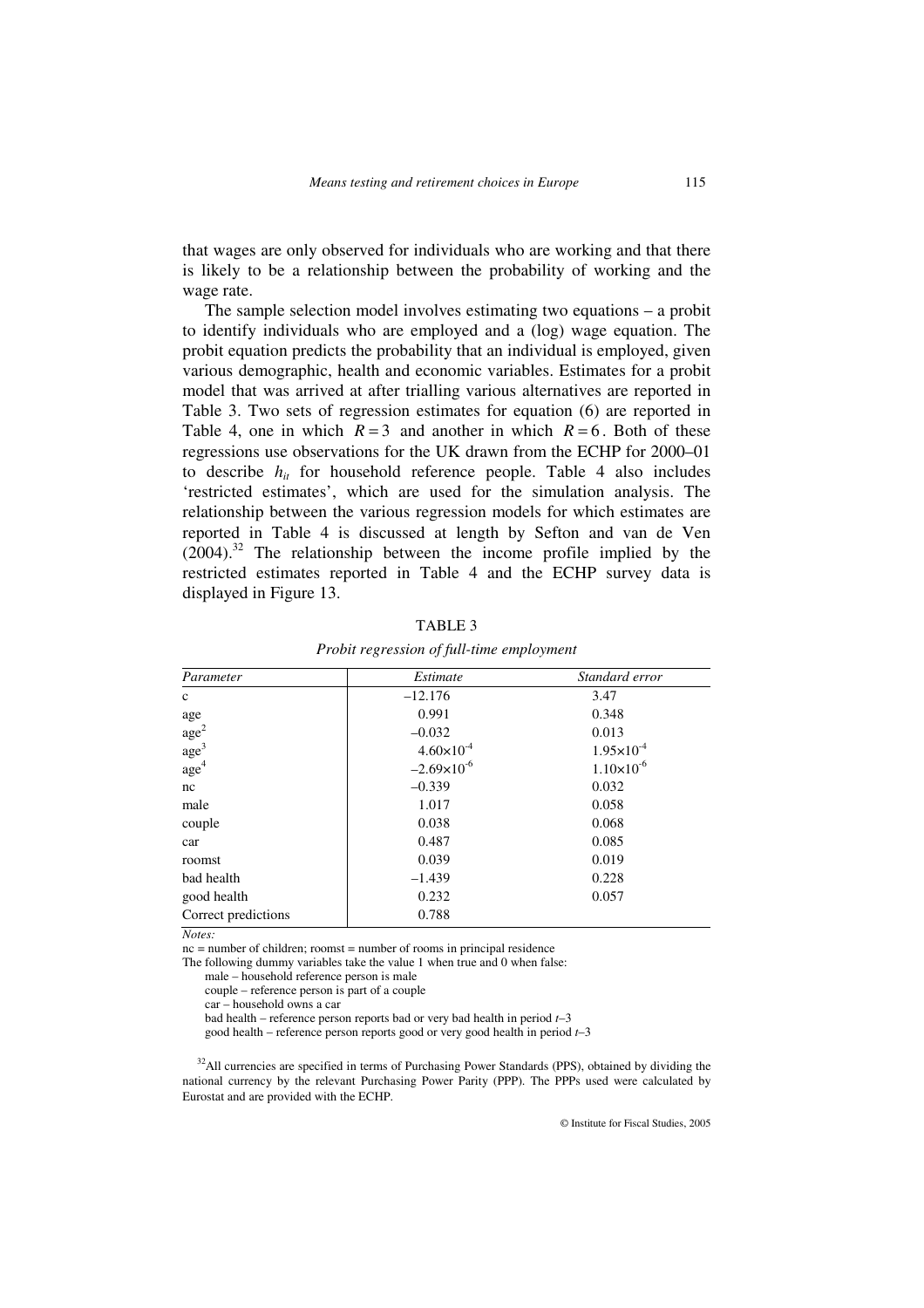The geometric mean assumed for the wage rate at age 20 is £9,426 and the standard deviation of log wage rates is 0.40, both of which are derived

## TABLE 4

|                   | $R = 3$                |                       | $R = 6$                |                       | Restricted estimates   |                       |
|-------------------|------------------------|-----------------------|------------------------|-----------------------|------------------------|-----------------------|
|                   | Estimate               | Std error             | Estimate               | <i>Std error</i>      | Estimate               | Std error             |
| beta              | 0.829                  | 0.008                 | 0.882                  | 0.006                 | 0.975                  | <b>NA</b>             |
| theta             | 0.081                  | 0.034                 | 0.108                  | 0.022                 | 0.057                  | 0.021                 |
| $\mathbf{c}$      | 1.549                  | 0.180                 | 1.062                  | 0.119                 | 0.631                  | 0.097                 |
| age               | 0.020                  | 0.013                 | 0.005                  | 0.009                 | $-0.024$               | 0.007                 |
| age <sup>2</sup>  | $-5.41 \times 10^{-4}$ | $3.26 \times 10^{-4}$ | $-2.26 \times 10^{-4}$ | $2.24 \times 10^{-4}$ | $4.64 \times 10^{-4}$  | $1.88\times10^{-4}$   |
| $\text{age}^3$    | $4.42\times10^{-6}$    | $2.59 \times 10^{-6}$ | $2.30 \times 10^{-6}$  | $1.80\times10^{-6}$   | $-2.91 \times 10^{-6}$ | $1.53 \times 10^{-6}$ |
| inverse<br>mills  | $-0.143$               | 0.030                 | $-0.158$               | 0.038                 | $-0.029$               | 0.042                 |
| $R^2$             | 0.510                  |                       | 0.384                  |                       | 0.363                  |                       |
| Std               | 0.333                  |                       | 0.373                  |                       | 0.425                  |                       |
| error             |                        |                       |                        |                       |                        |                       |
| Adj. std<br>error | 0.154                  |                       | 0.106                  |                       | 0.149                  |                       |

## *Econometric estimates of human capital equation*

FIGURE 13

*Estimates of full-time earnings by age* 



*Source:* ECHP and authors' calculations.

<sup>©</sup> Institute for Fiscal Studies, 2005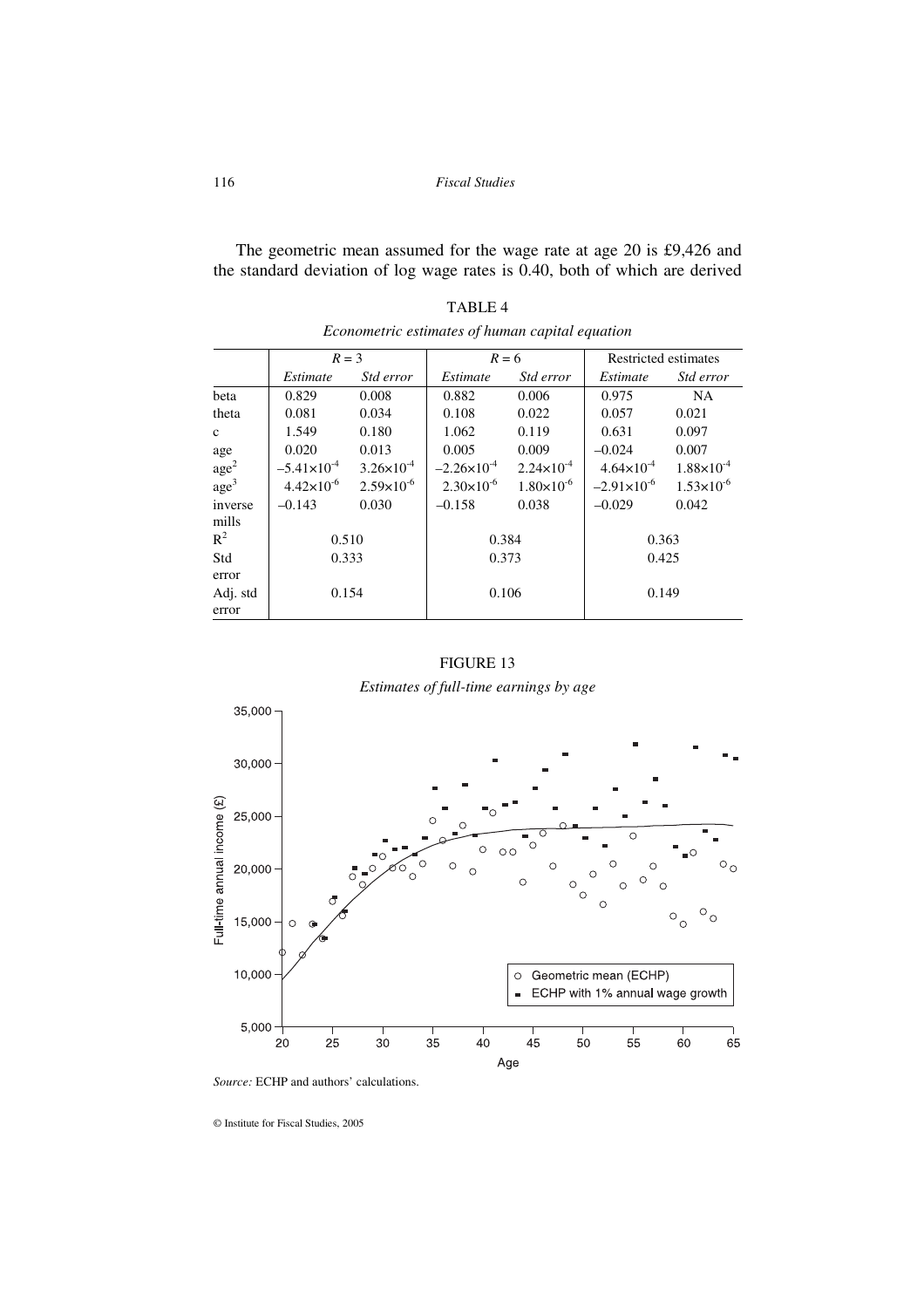from ECHP data. The standard deviation of the temporal variation term, *εit*, is assumed to equal 0.1489, which was calculated from the econometric estimate for the standard deviation of the restricted regression reported in Table 4.

## **References**

- Abrahamson, P. and Wehner, C. (2003), *Pension Reforms in Denmark*, Copenhagen: Department of Sociology, University of Copenhagen.
- Barro, R. J. and Becker, G. S. (1989), 'Fertility choice in a model of economic growth', *Econometrica*, vol. 57, pp. 481–501.
- Beveridge, W. H. (1942), *Social Insurance and Allied Services*, Cmd 6404, London: HMSO.
- Bingley, P., Gupta, N. and Pedersen, P. (2002), 'The effects of pension programme incentives on retirement behaviour in Denmark', Centre for Labour Market and Social Research, Working Paper no. 01-08, www.cls.dk/workingpapers/docfiles/93.pdf.
- and Lanot, G. (2004), 'Employer pay policies, public transfers and the retirement decisions of men and women in Denmark', *European Economic Review*, vol. 48, pp. 181–200.
- Blake, D. and Orszag, J. M. (1997), *Portability and Preservation of Pension Rights in the UK*, Report of the Director-General's Inquiry into Pensions, 3, London: Office of Fair Trading.
- Blundell, R., Meghir, C. and Smith, S. (2002), 'Pension incentives and the pattern of early retirement', *Economic Journal*, vol. 112, pp. C153–70.
- Cardarelli, R., Sefton, J. and Kotlikoff, L. J. (2000), 'Generational accounting in the UK', *Economic Journal*, vol. 110, pp. 547–74.
- Department for Work and Pensions (2003), *A Guide to State Pensions*, NP46, October.
- Department of Social Security (2000), *The Changing Welfare State: Social Security Spending*, London.
- Esping-Anderson, G. (1990), *The Three Worlds of Welfare Capitalism*, Princeton, NJ: Princeton University Press.
- Eurostat (2003), *ECHP UDB Manual, Waves 1 to 7*, Doc. Pan 168/2003-06.
- Fraser, D. (1972), *Evolution of the British Welfare State*, London: Macmillan.
- Gourinchas, P-O. and Parker, J. A. (2002), 'Consumption over the life cycle', *Econometrica*, vol. 70, pp. 47–89.
- Gruber, J. and Wise, D. A. (2004), *Social Security Programmes and Retirement around the World: Micro-Estimation*, Chicago: University of Chicago Press.
- Nerlove, M., Razin, A. and Sadka, E. (1984), 'Income distribution policies with endogenous fertility', *Journal of Public Economics*, vol. 24, pp. 221–30.
- Pensions Commission (2004), *Pensions: Challenges and Choices*, London: TSO.
- Rust, J. (1995), 'Structural estimation of Markov decision processes', in R. F. Engle and D. L. McFadden (eds), *Handbook of Econometrics*, vol. IV, Amsterdam: Elsevier.
- Sefton, J. (2000), 'A solution method for consumption decisions in a dynamic stochastic general equilibrium model', *Journal of Economic Dynamics and Control*, vol. 24, pp. 1097–102.
- and van de Ven, J. (2004), 'Simulating household savings and labour supply: an application of dynamic programming', *National Institute Economic Review*, no. 188, pp. 56–72.
- and Weale, M. R. (2003), 'State pensions, means testing and public choice', in M. R. Weale (ed.), *Pension Reform: Redistribution and Risk*, National Institute Occasional Paper no. 56, London: National Institute of Economic and Social Research.
- Social Survey Division, Office for National Statistics (2001), *Family Expenditure Survey 2000–2001 User Guide*, London.